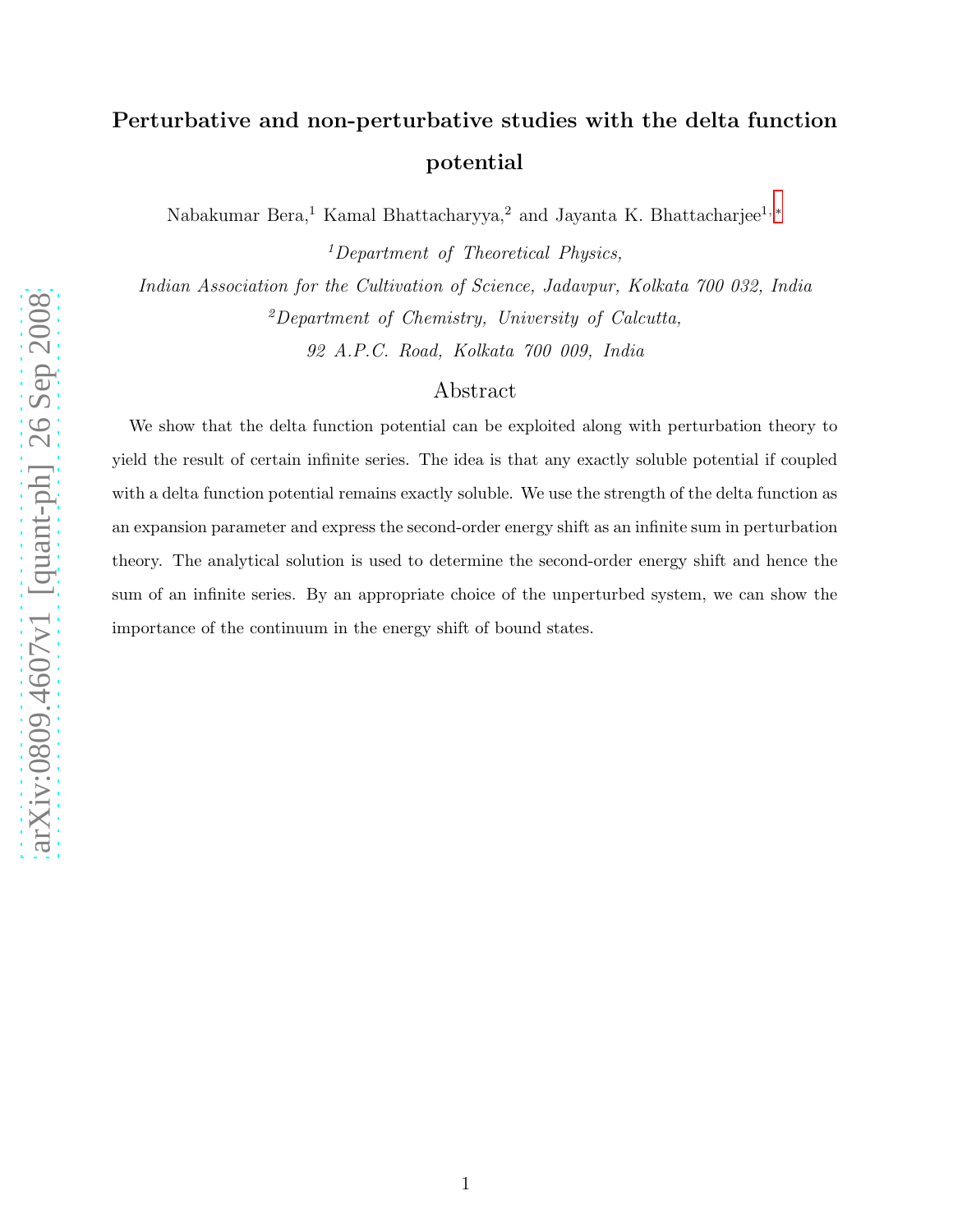#### I. INTRODUCTION

Perturbation theory<sup>[1](#page-14-1)[,2](#page-14-2)[,3](#page-14-3)[,4](#page-14-4)[,5](#page-14-5)[,6](#page-14-6)[,7](#page-14-7)[,8](#page-15-0)[,9](#page-15-1)[,10](#page-15-2)</sup> is a common tool in the study of eigenvalue problems. A classic eigenvalue problem is the time-independent Schrödinger equation, which can be written as

<span id="page-1-2"></span>
$$
H\psi = -\frac{\hbar^2}{2m}\nabla^2\psi + V\psi = E\psi,
$$
\n(1)

where H is the Hamiltonian, m is the mass of the particle, the wavefunction is  $\psi$ , and the eigenenergy is E. The problem is to find the allowed energies  $E_n$  and the corresponding wavefunctions  $\psi_n$ . The energies  $E_n$  are generally discrete and determined by the boundary conditions. Among the very few cases for which  $E$  and  $\psi$  can be determined exactly are a particle in a box, a particle confined by a harmonic potential, and a particle confined by a Coulomb potential. The shape-invariant potentials for which exact solutions can be found are variations on these cases.<sup>[11](#page-15-3)</sup>

We denote the Hamiltonian for which an exact solution can be found by  $H_0$  and write an arbitrary Hamiltonian H as

<span id="page-1-1"></span><span id="page-1-0"></span>
$$
H = H_0 + \lambda H',\tag{2}
$$

where  $\lambda$  is a parameter and H' is the perturbing Hamiltonian. We denote the eigenvalues of  $H_0$  by  $E_n^{(0)}$  and the eigenfunctions by  $\psi_n^{(0)}$ , and express the eigenvalues  $E_n$  of H in a power series expansion in  $\lambda$  as  $E_n = E_n^{(0)} + \lambda E_n^{(1)} + \lambda E_n^{(2)} + \dots$  with

$$
E_n^{(1)} = \langle \psi_n^{(0)} | H' | \psi_n^{(0)} \rangle,\tag{3}
$$

$$
E_n^{(2)} = \sum_{l \neq n} \frac{|\langle \psi_n^{(0)} | H' | \psi_l^{(0)} \rangle|^2}{E_n^{(0)} - E_l^{(0)}}.
$$
\n(4)

Equations [\(3\)](#page-1-0) and [\(4\)](#page-1-1) are valid when  $\psi_n^{(0)}$  is nondegenerate. From Eq. (4) we see that the expression for  $E_n^{(2)}$  is an infinite sum. If we choose the perturbation such that both H and  $H_0$  are exactly soluble, we can obtain an exact expression for  $E_n^{(2)}$  which, when equated with the expression in Eq.  $(4)$ , leads to an infinite series whose sum is known.<sup>[12](#page-15-4)</sup>

The δ-function potential can be used to fulfill this purpose. The solutions of  $H\psi = E\psi$ are the same as the solutions of  $H_0\psi = E_0\psi$  except where the  $\delta$ -function is nonzero, and E can be found by matching the solutions across the  $\delta$ -function. This procedure can provide some other insights as well. In Sec. II we discuss an example where the continuum states can change the sign of the contribution coming from the bound states. Another example is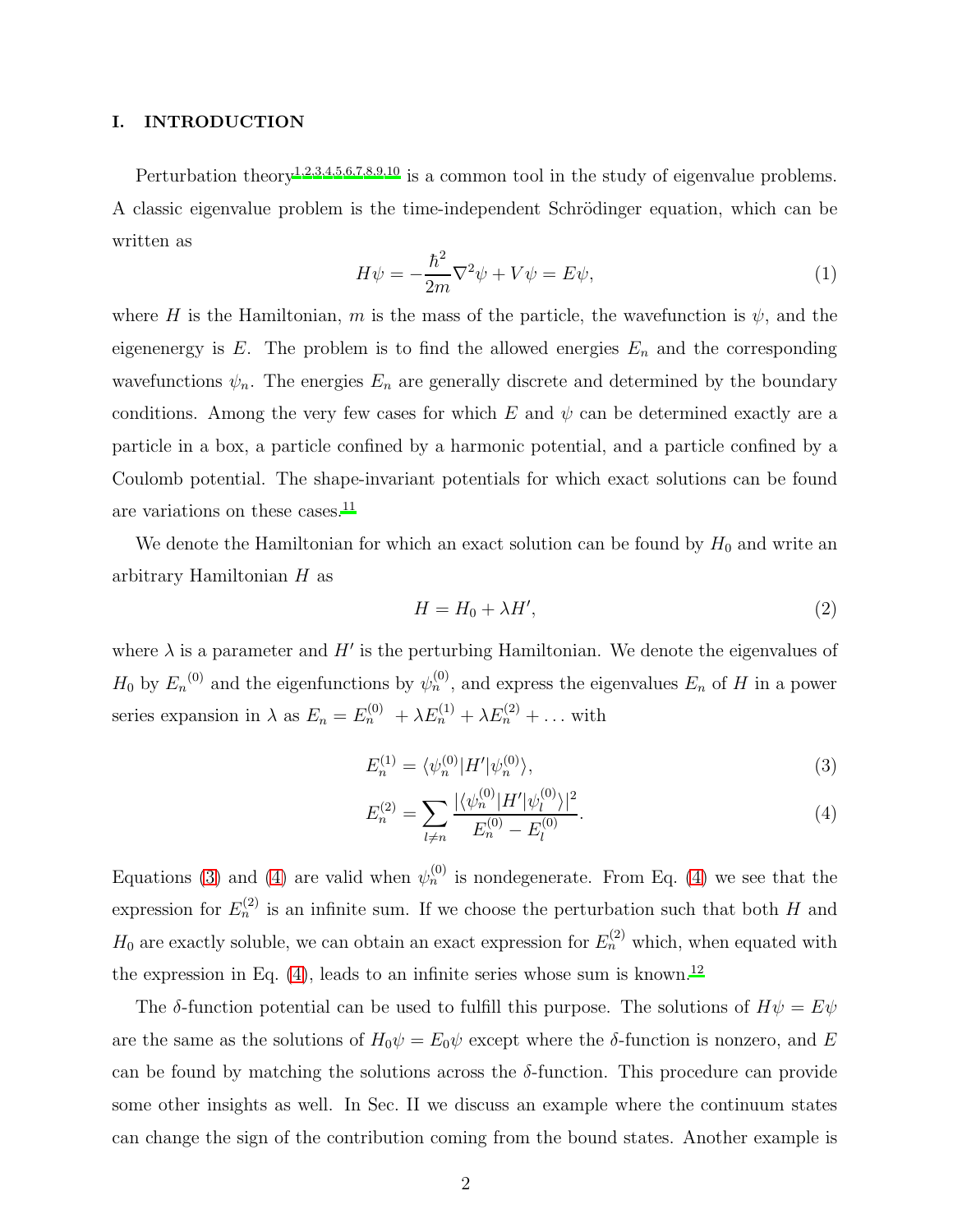the effect of physical confinement on bound structures such as molecules. In this case we can study the effect of enclosing the  $\delta$ -function(s) between two infinite walls which is explored in Problem 1 in Sec. VI. A similar extension of Problem 3, given in Sec. VI is also possible.

In Sec. II we consider a box with infinite walls perturbed by an attractive  $\delta$ -function potential placed anywhere within the box. Next we consider a box of finite depth so that the number of bound states is finite. In this case the impact of the continuum states on the calculation of  $E_n^{(2)}$  becomes of primary interest. In Sec. III we use the simple harmonic oscillator with a  $\delta$ -function potential at the origin to obtain an interesting infinite series and show how we can do the same for the one-dimensional hydrogen atom. The convergence of some other series is briefly considered in Sec. IV. We give a few suggested problems in Sec. VI.

## II. PARTICLE IN A BOX WITH DELTA FUNCTION(S)

The  $\delta$ -function potential has been used as a model for atoms, molecules, solids, liquids, the many body problem, and scattering.<sup>[13](#page-15-5)</sup> The usefulness of the  $\delta$ -function potential has been discussed by Lapidus<sup>[14](#page-15-6)</sup> in the context of stationary state perturbation theory. We place the potential at an arbitrary position,  $x = pL$  with  $0 < p < 1$ , in a box of length L, with  $0 \le x \le L$ . The general solution of Eq. [\(1\)](#page-1-2) can be written as

$$
\psi(x) = \begin{cases} A\sin kx + B\cos kx, & (0 \le x \le pL) \\ C\sin kx + D\cos kx, & (pL \le x \le L), \end{cases}
$$
\n(5)

where  $k = \sqrt{2mE/\hbar^2}$  and A, B, C, D are determined from the normalization and boundary conditions. Because  $\psi(x) = 0$  at  $x = 0$ , we have  $B = 0$ . Hence we can write

$$
\psi(x) = A \sin kx, \qquad (0 \le x \le pL). \tag{6}
$$

We also have  $\psi(x=L) = 0$  so that  $D = -C \tan kL$  and

$$
\psi(x) = \tilde{C} \sin k(L - x), \qquad (pL \le x \le L)
$$
\n(7)

where  $\tilde{C} = C/\cos(kL)$ . The continuity condition of the two functions at  $x = pL$  gives

<span id="page-2-0"></span>
$$
\frac{A}{\tilde{C}} = \frac{\sin k(1-p)L}{\sin kpL}.
$$
\n(8)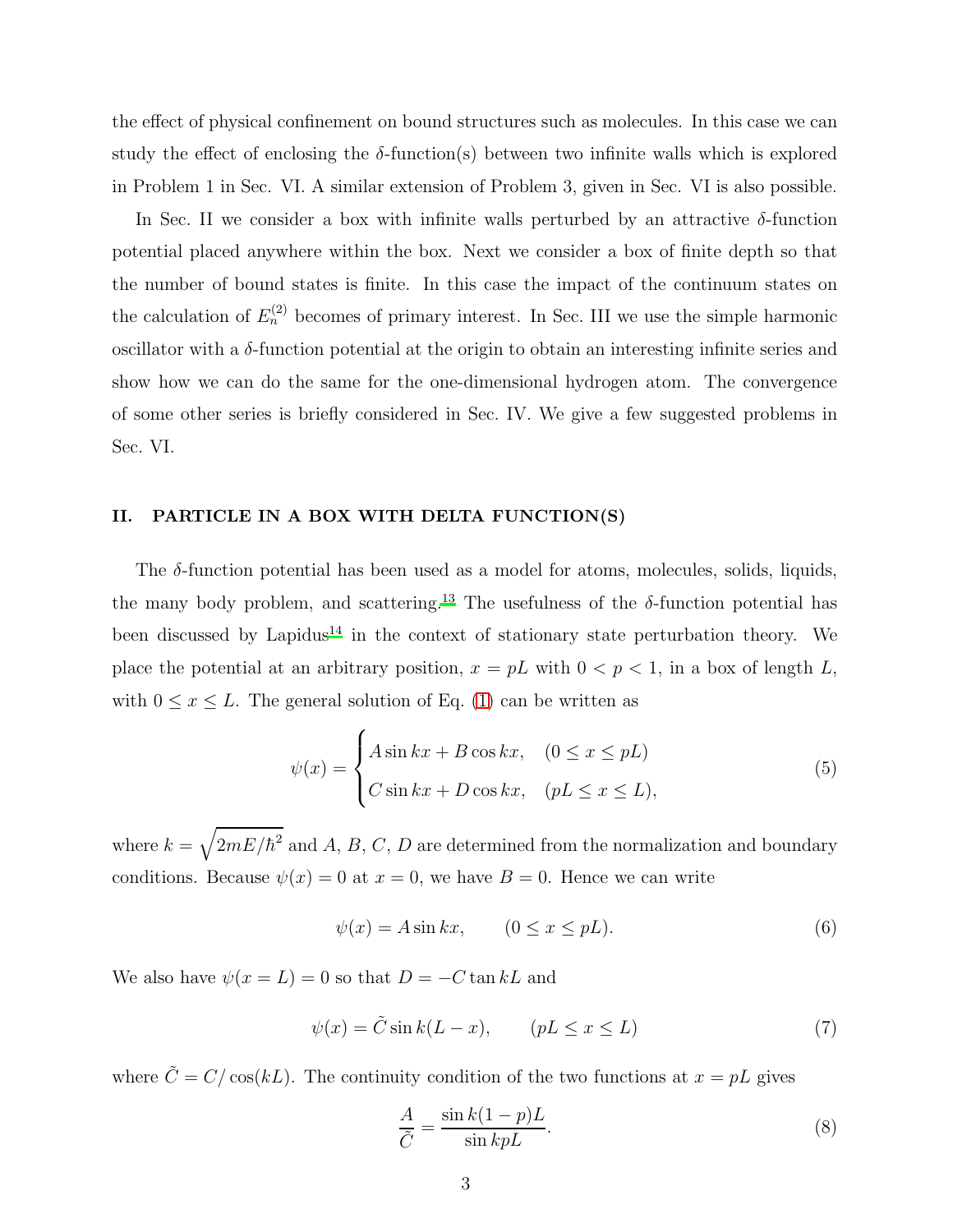If we integrate Eq. [\(1\)](#page-1-2) from  $-\epsilon$  to  $+\epsilon$  and take the limit as  $\epsilon \to 0$ 

$$
\frac{d\psi}{dx}|_{+\epsilon} - \frac{d\psi}{dx}|_{-\epsilon} = \frac{2m}{\hbar^2} \lim_{\epsilon \to 0} \int_{-\epsilon}^{+\epsilon} V(x)\psi(x). \tag{9}
$$

It is clear that if  $V(x)$  is finite,  $\frac{d\psi}{dx}$  is continuous at  $x = 0$ . But when  $V(x)$  is infinite this agreement fails. In particular if  $V(x) = -\lambda \delta(x)$ 

$$
\frac{d\psi}{dx}|_{+\epsilon} - \frac{d\psi}{dx}|_{-\epsilon} = -\frac{2m\lambda}{\hbar^2}\psi(0). \tag{10}
$$

Using this discontinuity condition at  $x = pL$  and Eq. [\(8\)](#page-2-0), we obtain the eigenvalue condition,

<span id="page-3-0"></span>
$$
k\sin kL = \frac{2m\lambda}{\hbar^2}\sin kpL\sin k(1-p)L.
$$
 (11)

If the perturbation is small,  $k$  can be expanded as

<span id="page-3-1"></span>
$$
k = k^{(0)} + \lambda k^{(1)} + \lambda^2 k^{(2)} + \dots \tag{12}
$$

We write

$$
E_n = \frac{\hbar^2}{2m}k^2 = \frac{\hbar^2}{2m} \left[ k^{(0)} + \lambda k^{(1)} + \lambda^2 k^{(2)} + \ldots \right]^2, \tag{13}
$$

which gives

$$
E_n^{(0)} = \frac{\hbar^2}{2m} k^{(0)^2},\tag{14a}
$$

$$
E_n^{(1)} = \frac{\hbar^2}{2m} 2k^{(0)} k^{(1)},\tag{14b}
$$

$$
E_n^{(2)} = \frac{\hbar^2}{2m} \left[ k^{(1)^2} + 2k^{(0)}k^{(2)} \right].
$$
 (14c)

From Eqs.  $(11)$  and  $(12)$  we obtain

$$
k^{(0)} = \frac{n\pi}{L},\tag{15a}
$$

$$
k^{(1)} = (-1)^n \frac{2m}{k^{(0)} L \hbar^2} \sin^2(k^{(0)pL}), \tag{15b}
$$

$$
k^{(2)} = -\frac{k^{(1)}}{k^{(0)}} + \frac{2mk^{(1)}}{k^{(0)}\hbar^2} \left[ \sin(k^{(0)}pL)\cos(k^{(0)}pL)(1-2p) \right],\tag{15c}
$$

so that  $E_n^{(0)} = n^2 \hbar^2 \pi^2 / 2mL^2$  and

$$
E_n^{(1)} = -\frac{2}{L} \sin^2(n\pi p),\tag{16a}
$$

$$
E_n^{(2)} = -\frac{2m}{n^2\hbar^2\pi^2} \sin^4(n\pi p) \left[1 + 2\pi n(1 - 2p)\cot(n\pi p)\right].\tag{16b}
$$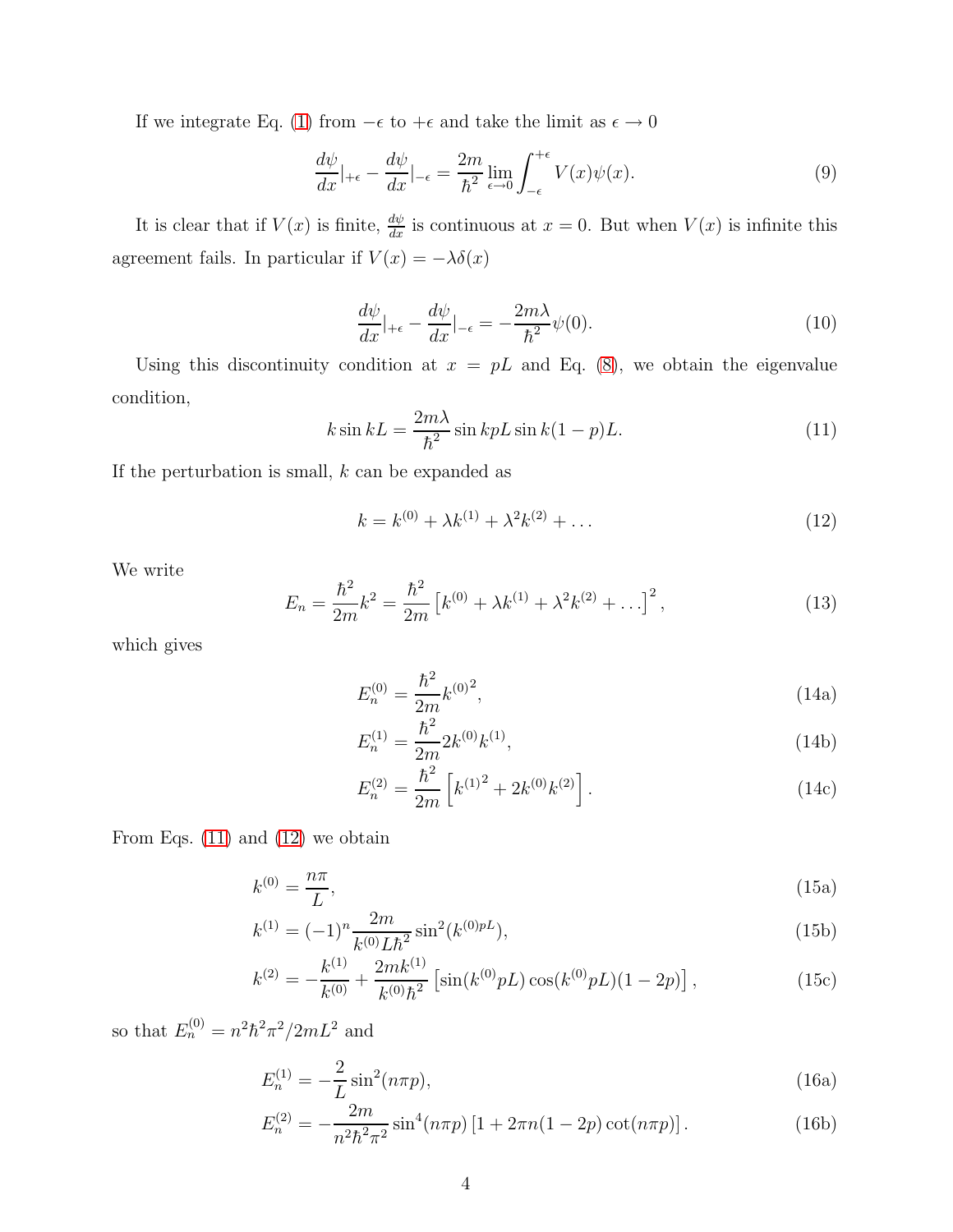If we substitute the energy eigenvalues and eigenfunctions of the unperturbed Hamiltonian and write the perturbation as  $H' = -\lambda \delta(x - pL)$  in Eq. [\(4\)](#page-1-1), we find

<span id="page-4-0"></span>
$$
E_n^{(2)} = \frac{8m}{\hbar^2 \pi^2} \sin^2(n\pi p) \sum_{l \neq n} \frac{\sin^2(l\pi p)}{n^2 - l^2}.
$$
 (17)

From Eqs. [\(16b\)](#page-7-0) and [\(17\)](#page-4-0), we find

<span id="page-4-1"></span>
$$
4\sum_{l\neq n} \frac{\sin^2(l\pi p)}{l^2 - n^2} = \sin^2(n\pi p) \left[ \frac{1}{n^2} + 2\frac{\pi(1 - 2p)}{n} \cot(n\pi p) \right].
$$
 (18)

If l and n are odd integers and  $p = 1/2$ , Eq. [\(18\)](#page-4-1) simplifies to

<span id="page-4-3"></span><span id="page-4-2"></span>
$$
4\sum_{l\neq n}\frac{1}{l^2 - n^2} = \frac{1}{n^2} \qquad (l, n \text{ odd}).
$$
 (19)

Equation [\(19\)](#page-4-2) is identical to Eq.  $(A_3)$  of Ref. [14](#page-15-6). To verify that the sum is correct and the series is convergent, we write Eq. [\(19\)](#page-4-2) as

$$
4\sum_{l\neq n} \frac{1}{l^2 - n^2} = \frac{2}{n} \lim_{N \to \infty} \left[ \sum_{m \neq \frac{n-1}{2}}^N \frac{1}{(2m+1) - n} - \sum_{m \neq \frac{n-1}{2}}^N \frac{1}{(2m+1) + n} \right]
$$
(20a)

$$
= \frac{1}{n^2} + \lim_{N \to \infty} \left[ \sum_{\frac{1-n}{2}}^{-1} \frac{1}{p} + \sum_{-1}^{\frac{n-1}{2}} \frac{1}{p} + \sum_{\frac{n+1}{2}}^{\frac{N-\frac{n+1}{2}}{2}} \frac{1}{p} - \sum_{\frac{n+1}{2}}^{\frac{N+\frac{n+1}{2}}{2}} \frac{1}{q} \right]
$$
(20b)

$$
= \frac{1}{n^2} + \lim_{N \to \infty} \left[ \sum_{\frac{n+1}{2}}^{N - \frac{n+1}{2}} \frac{1}{p} - \sum_{\frac{n+1}{2}}^{N + \frac{n+1}{2}} \frac{1}{q} \right] = \frac{1}{n^2},\tag{20c}
$$

because for finite n,  $N - (n - 1)/2$  and  $N + (n + 1)/2$  both approach N as  $N \to \infty$ .

We can employ the first-order correction term to the wavefunction, which also has a sum-over-states form, to obtain a sum rule. We have

$$
\psi(x) = \begin{cases} A \sin kx, & (0 \le x \le pL) \\ A \frac{\sin k pL}{\sin k(1-p)L} \sin k(L-x) & (pL \le x \le L) \end{cases}
$$
\n(21)

with

$$
A^{2}\left[\frac{L}{2} - \frac{\sin kL \cos 2kL(1-2p)}{2k}\right] = 1
$$
\n(22)

from the normalization condition. If we write k as in Eq. [\(12\)](#page-3-1) and write  $\psi = \psi^{(0)} + \lambda \psi(1) + ...$ the first-order shift in the wavefunction can be found from

$$
\psi(x) = \frac{\sin k^{(0)}x + \lambda k^{(1)}x \cos k^{(0)}x}{\sqrt{\frac{L}{2}} \left[1 - \frac{\lambda k^{(1)}L}{k^{(0)}L} \cos k^{(0)}L \cos 2k^{(0)}L(1-2p)\right]^{1/2}}
$$
\n(23)

$$
\approx \sqrt{\frac{2}{L}} \sin k^{(0)} x \left[ 1 + \frac{\lambda k^{(1)}}{2k^{(0)}} (-1)^n \cos 4np\pi \right] + \lambda \sqrt{\frac{2}{L}} k^{(1)} x \cos k^{(0)} x + O(\lambda^2) \tag{24}
$$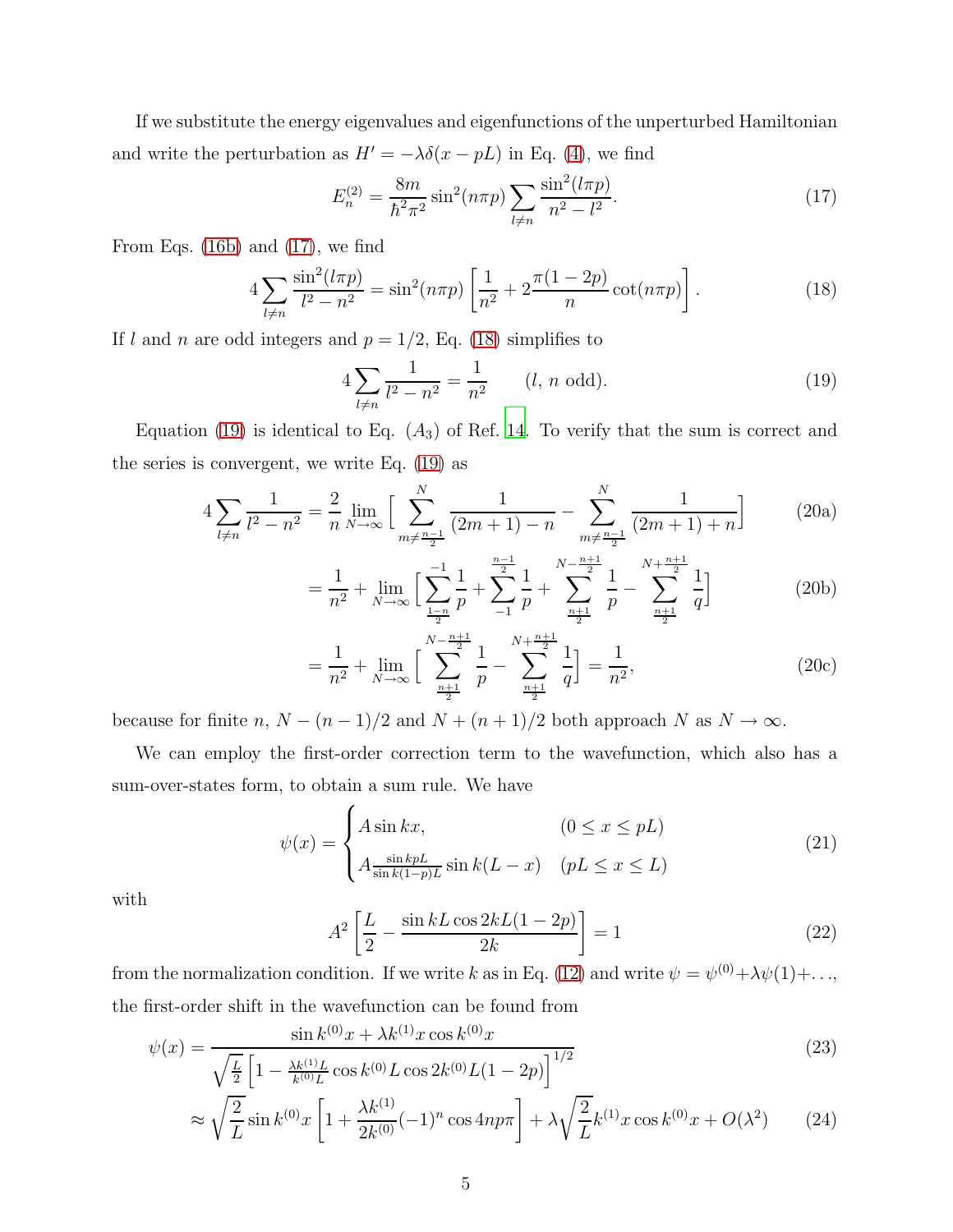Thus the first-order shift  $\psi_n^{(1)}(x)$  is

$$
\psi_n^{(1)}(x) = \sqrt{\frac{2}{L}} \sin \frac{n\pi x}{L} \frac{k^{(1)}}{2k^{(0)}} (-1)^n \cos 4n p\pi + \sqrt{\frac{2}{L}} k^{(1)} x \cos \frac{n\pi x}{L}.
$$
 (25)

If we use the fact that  $H'_{ln} = -\frac{2}{L}$  $\frac{2}{L} \sin np\pi \sin l\pi$ , where  $H'_{ln} = \langle \psi_l^{(0)} \rangle$  $\binom{0}{l}$   $H|\psi_n^{(0)}\rangle$ , we can write Eq.  $(3)$  as

$$
\psi_n^{(1)}(x) = -\sqrt{\frac{2}{L}} \frac{2}{L} \sum_{l \neq n} \frac{\sin n p \pi \sin l p \pi \sin \frac{l \pi x}{L}}{E_n^{(0)} - E_l^{(0)}},\tag{26}
$$

which leads to

<span id="page-5-0"></span>
$$
-\sqrt{\frac{2}{L}}\frac{2}{L}\sum_{l\neq n}\frac{\sin np\pi \sin lp\pi \sin \frac{l\pi x}{L}}{\frac{\pi^2 \hbar^2}{2mL^2}(n^2 - l^2)} = \sqrt{\frac{2}{L}}\sin \frac{n\pi x}{L}\frac{k^{(1)}}{2k^{(0)}}(-1)^n \cos 4np\pi + \sqrt{\frac{2}{L}}k^{(1)}x \cos \frac{n\pi x}{L},
$$
\n(27)

with l and n odd and  $0 \le x \le pL$ .

The effect of continuum states in second-order perturbation theory has been considered in Refs. [15](#page-15-7)[,16](#page-15-8)[,17](#page-15-9)[,18](#page-15-10)[,19.](#page-15-11) A one-dimensional attractive  $\delta$ -function potential was considered in Ref. [17.](#page-15-9) This potential supports only one bound state<sup>[20](#page-15-12)</sup> and for a given perturbation, the contribution to  $E_n^{(2)}$  comes only from the continuum states. A one-dimensional square well potential perturbed by another square well potential was discussed in Ref. [18.](#page-15-10)

In this context we discuss an example where the result of  $E_n^{(2)}$  is a sum of a finite series for a finite number of bound states and an integral from the continuum. The continuum contribution is so large that it reverses the sign of the sum. We consider a finite square well potential,  $V = 0$  for  $-L < x < L$  and  $V = V_0$  outside for which there is a finite number of bound states determined by the magnitude of  $V_0$ .<sup>[5](#page-14-5)[,20](#page-15-12)[,21](#page-15-13)</sup> In the following we will consider the bound state with the highest energy. The perturbation is an attractive  $\delta$ -function at  $x = 0$ . Because all the other bound states are lower in energy than the one we are considering, their contribution to the sum in Eq. [\(4\)](#page-1-1) is positive.

Equation [\(1\)](#page-1-2) outside the well can be written as

$$
\frac{d^2}{dx^2}\psi(x) + \kappa^2\psi(x) = 0,
$$
\n(28)

with

$$
\kappa^2 = \frac{2m}{\hbar^2} (V_0 - E). \tag{29}
$$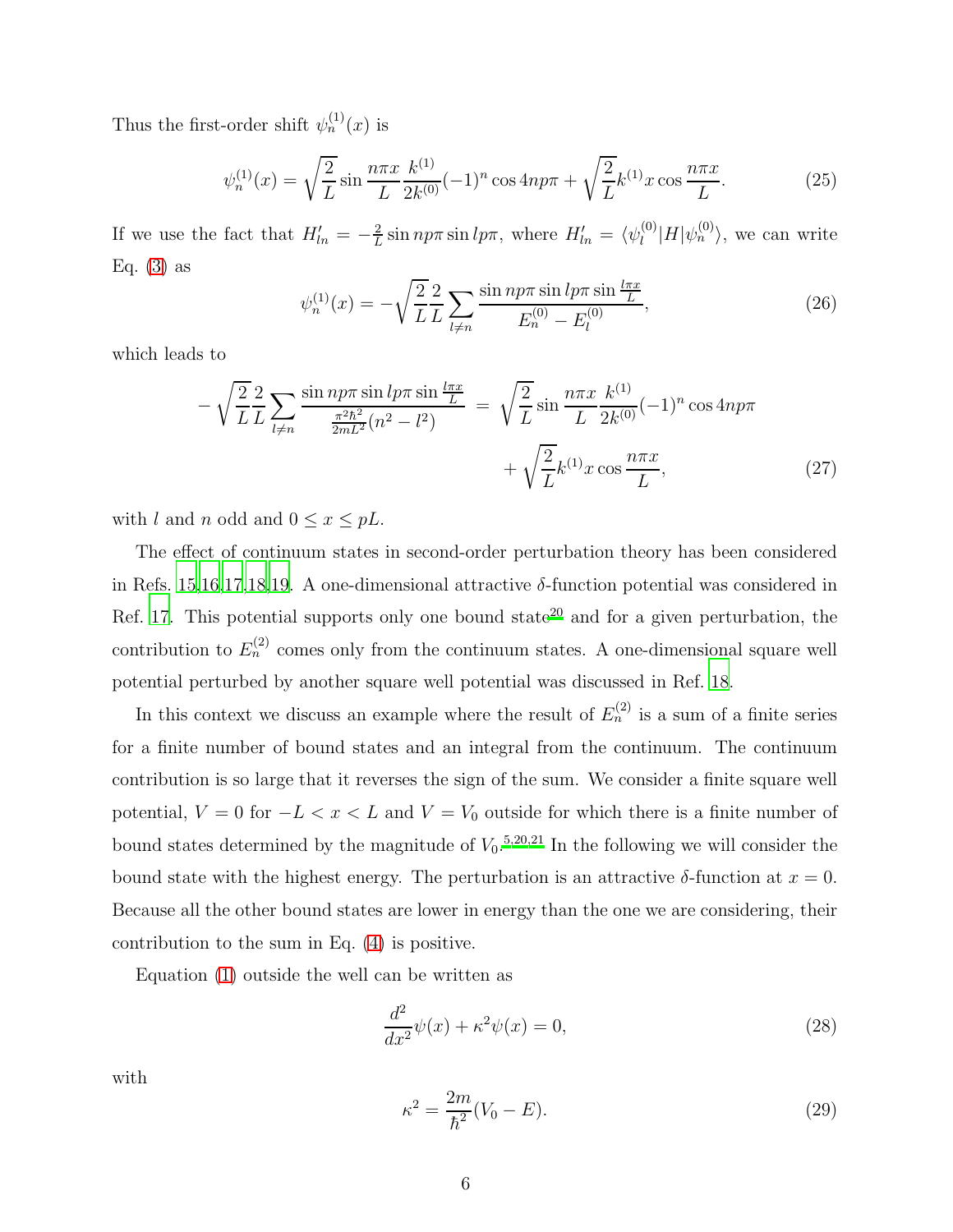The corresponding solution is

$$
\psi(x) = \begin{cases} B \exp(-\kappa x) & (x > 0), \\ B \exp(\kappa x) & (x < 0). \end{cases}
$$
\n(30)

Equation [\(1\)](#page-1-2) inside the well can be written as

$$
\frac{d^2}{dx^2}\psi(x) + k^2\psi(x) = 0,
$$
\n(31)

where

$$
k^2 = \frac{2mE}{\hbar^2}.\tag{32}
$$

The corresponding solutions are

$$
\psi(x) = \begin{cases} A\cos kx, & \text{even} \\ A\sin kx, & \text{odd.} \end{cases}
$$
\n(33)

The acceptability conditions for the wavefunctions are equivalent to requiring that the logarithmic derivative of the wavefunction be continuous at  $x = \pm L$ . For even states this condition leads to

$$
\tan kL = \frac{\kappa}{k} = \sqrt{\frac{\alpha^2 L^2}{k^2 L^2} - 1}
$$
\n(34a)

$$
\alpha = \sqrt{\frac{2mV_0}{\hbar^2}}.\tag{34b}
$$

If we plot  $\alpha^2 L^2 - k^2 L^2$  and  $\sqrt{k^2 L^2} \tan^2 \sqrt{k^2 L^2}$  versus  $k^2 L^2$ , the intersections will give the scaled values of the bound state energies. Here all bound states are non-degenerate. Even and odd solutions alternate as the energy increases. The number of bound states is finite and equal to  $N + 1$  if  $N\pi < 2\alpha L \leq (N + 1)\pi$ . Hence, by selecting a value of  $\alpha$ , that is,  $V_0$ , we can control the number of bound states.

If we perturb the system by placing an attractive  $\delta$ -function potential at  $x = 0$ , the wavefunction is given as

<span id="page-6-0"></span>
$$
\psi(x) = \begin{cases}\nA\cos(kx) + B\sin kx & (0 < x \le L) \\
A\cos(kx) - B\sin kx & (0 > x \ge -L) \\
C\exp(-\kappa|x|) & (x > |L|)\n\end{cases}
$$
\n(35)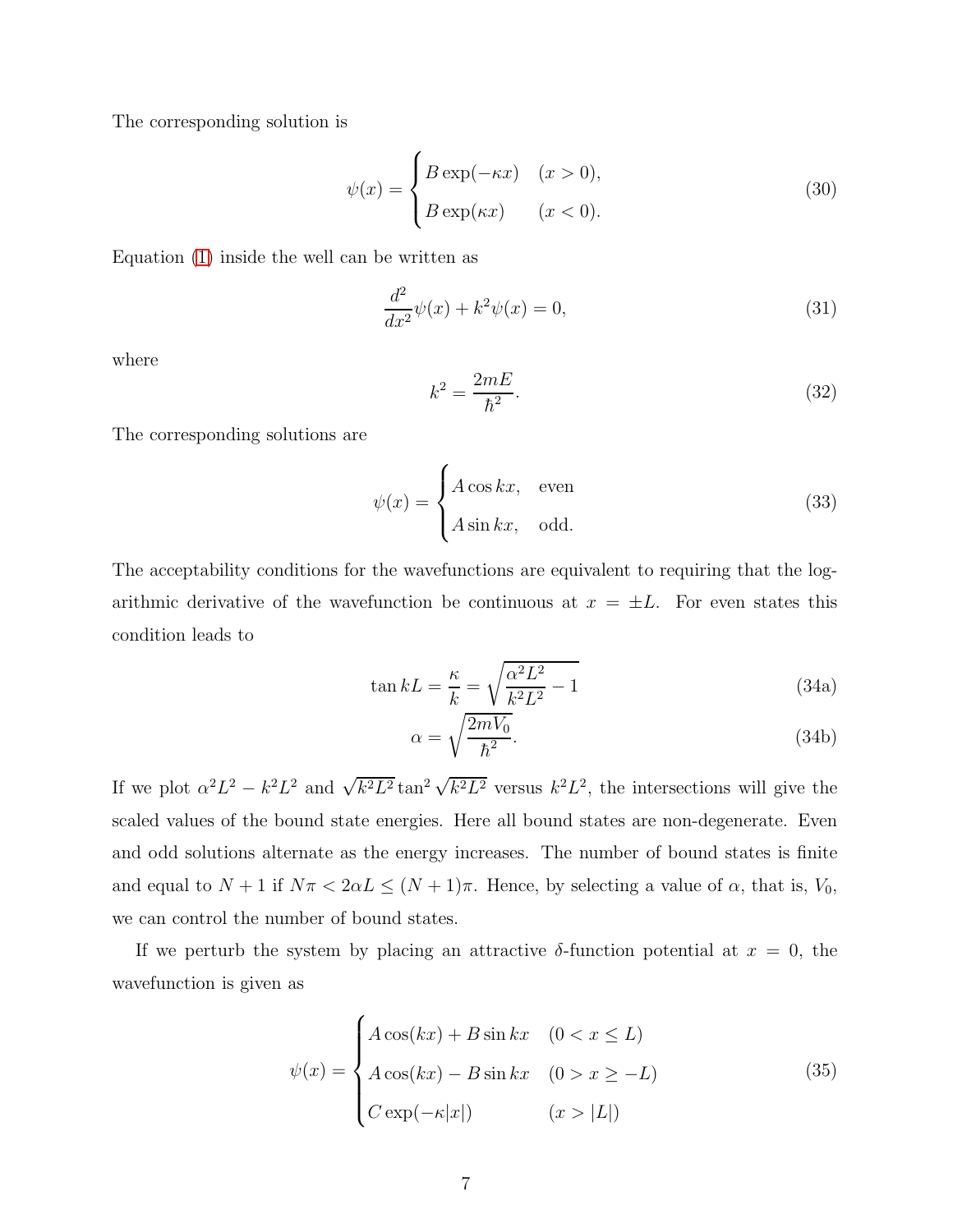The continuity condition at  $x = 0$  gives  $B = m\lambda A/k\hbar^2$ , and the wavefunction inside the well is

$$
\psi(x) = A \left[ \cos kx + \frac{m\lambda}{k\hbar^2} \sin kx \right].
$$
\n(36)

The continuity condition at  $x = +L$  gives

<span id="page-7-0"></span>
$$
k^{2} \tan kL - k\kappa = \lambda \frac{m}{\hbar^{2}} [\kappa \tan kL + k]. \tag{37}
$$

If we substitute the values of k and  $\kappa$  given in Eqs. (32) and (29) in Eq. (37), we obtain the desired result

$$
E \tan\left(\sqrt{2mE\frac{L}{\hbar}}\right) - \sqrt{E(V_0 - E)} = \lambda \frac{\sqrt{m}}{\sqrt{2\hbar}} \left[ \sqrt{V_0 - E} \tan(\sqrt{2mE\frac{L}{\hbar}}) + \sqrt{E} \right]. \tag{38}
$$

We expand E in powers of  $\lambda$ , equate terms of same order of  $\lambda$  on both sides and obtain

$$
\tan\left(\sqrt{2mE_n^{(0)}}\frac{L}{\hbar}\right) = \sqrt{\frac{\epsilon}{E_n^{(0)}}},\tag{39a}
$$

$$
E_n^{(1)} = \frac{\sqrt{\frac{2m\epsilon}{\hbar}}}{1 + L\sqrt{\frac{2m\epsilon}{\hbar}}},\tag{39b}
$$

$$
E_n^{(2)} = -\frac{V_0}{E_n^{(0)^{3/2}}} \frac{1}{\frac{LV_0\sqrt{m}}{\hbar\sqrt{2E_n^{(0)}}} + \frac{1}{2}\sqrt{\frac{\epsilon}{E_n^{(0)}}} + \frac{1}{2}\sqrt{\frac{E_n^{(0)}}{\epsilon}}}
$$
  
 
$$
\times \frac{\frac{1}{2}m^{3/2}L\epsilon + \frac{m^2L^2\epsilon^{3/2}}{\sqrt{2}\hbar} + \frac{m\hbar\epsilon}{2\sqrt{2}}(2E_n^{(0)} - V_0) + \frac{m^{3/2}L\epsilon}{2}(2E_n^{(0)} - V_0)}{\sqrt{2}\hbar^2[\hbar + L\sqrt{2m\epsilon}][1 + L^2\frac{2m\epsilon}{\hbar^2} + \frac{2L}{\hbar}\sqrt{2m\epsilon}]}, \quad (39c)
$$

where  $\epsilon = V_0 - E_n^{(0)}$ . For the *n*th state to be bound  $E_n^{(0)}$  must be less than  $V_0$ . From the solution for  $E_n^{(0)}$  from Eq. (39a) we see that  $E_n^{(0)} \leq \frac{1}{2}$  $\frac{1}{2}V_0$ , even for the most excited bound state. Given these constraints, we conclude that  $E_n^{(2)} < 0$ , which makes it clear that the integral from the continuum states has a greater contribution than the discrete sum. If we fix  $V_0$  and L such that there are only three bound states with energies  $E_1$ ,  $E_2$ , and  $E_3$ , then wavefunctions corresponding to  $E_1$  and  $E_3$  are even and that corresponding to  $E_2$  is odd. The contribution from the bound states to the energy shift of  $E_3$  to second order is

<span id="page-7-1"></span>
$$
E_3^{(2)} = \frac{A_1 A_3}{E_3 - E_1},\tag{40}
$$

where  $A_1$  and  $A_3$  are defined in Eq. [\(35\)](#page-6-0) for the ground state and the second excited state respectively with a similar meaning for  $k_1$  and  $k_3$ . The relation between A and k is given by

$$
A_{1,3} = \frac{\sqrt{2}}{\sqrt{L \pm \frac{1}{2k} \sin(2k_{1,3}L) + \cos^2(\frac{k_{1,3}L}{2\kappa})}},\tag{41}
$$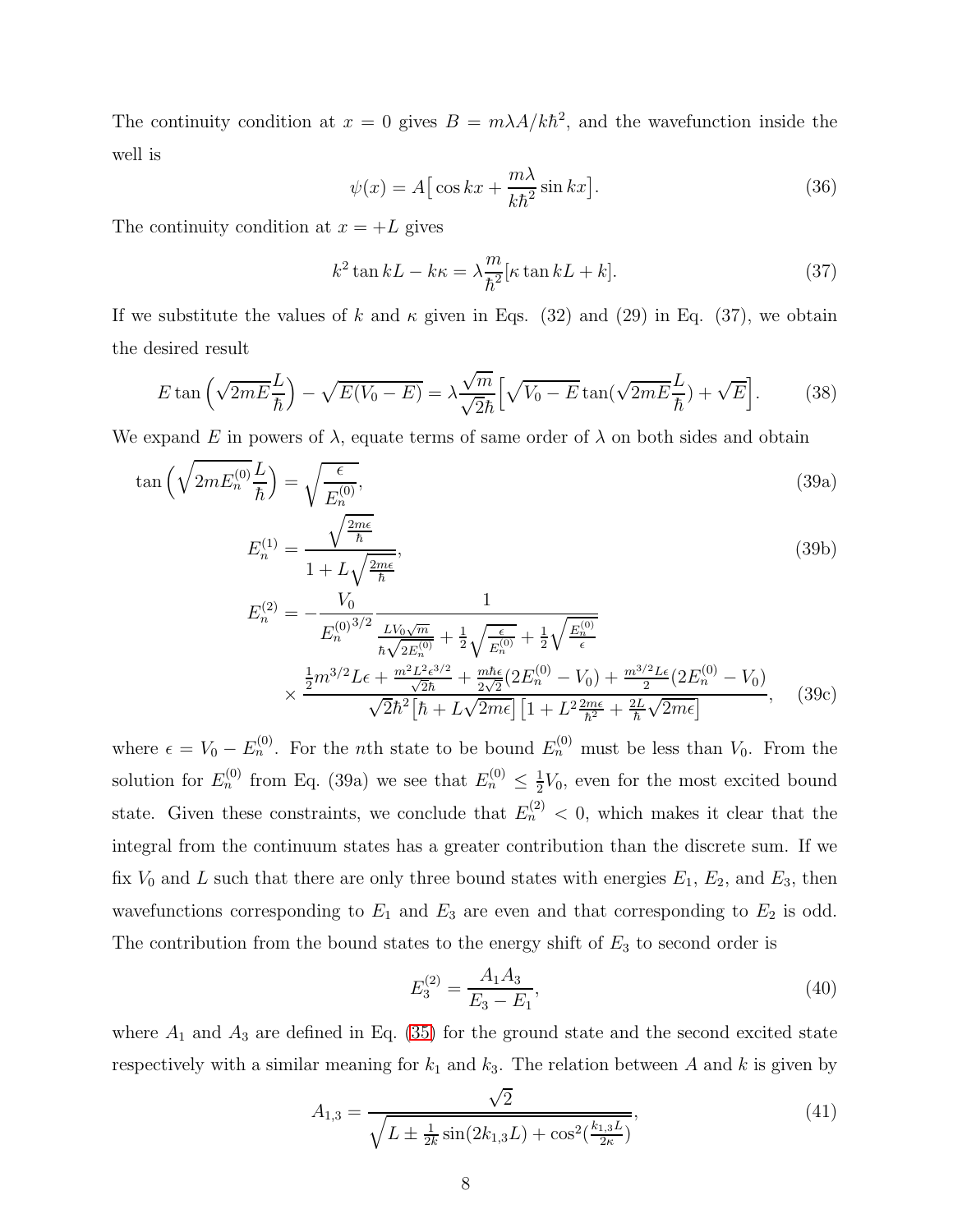which is positive, where + and  $-$  signs are for  $A_1$  and  $A_3$  respectively. The contribution from the continuum makes the final answer as given by Eq. [\(39c\)](#page-7-1) and is negative, showing the important role of the continuum.

#### III. PARTICLE CONFINED BY A HARMONIC POTENTIAL

We now consider the exactly soluble system of a simple harmonic oscillator perturbed by an attractive delta potential at the origin. The unperturbed Hamiltonian is  $H_0 = p^2/2m$  +  $kx^2/2$ , and the perturbation is  $H' = -\lambda \delta(x)$ . Equation [\(1\)](#page-1-2) for the unperturbed system can be solved as

$$
\frac{d^2}{dz^2}\psi(z) + \left(n + \frac{1}{2} - \frac{z^2}{4}\right)\psi(z) = 0,
$$
\n(42)

where  $z = \sqrt{2m\omega/\hbar}x$  and  $E_n = (n + 1/2)\hbar\omega$ , subject to the boundary condition that the wavefunction vanishes at  $\pm \infty$ . The even and odd solutions of the unperturbed system are

$$
y_1 = e^{-z^2/4} {}_1F_1\left(\frac{a}{2} + \frac{1}{4}; \frac{1}{2}; \frac{z^2}{2}\right)
$$
 even, (43a)

$$
y_2 = z e^{-z^2/4} {}_1F_1\left(\frac{a}{2} + \frac{3}{4}; \frac{3}{2}; \frac{z^2}{2}\right)
$$
odd, (43b)

where the true solution  $\psi$  is a linear combination of  $y_1$  and  $y_2$  (see Eq. (47)) and  $_1F_1$  is the confluent hypergeometric function (the Kummer function). Its power series expansion can be written as

$$
{}_{1}F_{1}(a;b;z) = 1 + \frac{a}{b}\frac{z}{1!} + \frac{a(a+1)}{b(b+1)}\frac{z^{2}}{2!} + \dots
$$
\n(44)

The solution can be written in the usual form as

$$
U(a, z) = \cos \pi \left(\frac{1}{4} + \frac{a}{2}\right) Y_1 - \sin \pi \left(\frac{1}{4} + \frac{a}{2}\right) Y_2,\tag{45a}
$$

$$
V(a,z) = \frac{1}{\Gamma(\frac{1}{2} - a)} \Big[ \sin \pi \Big( \frac{1}{4} + \frac{a}{2} \Big) Y_1 - \cos \pi \Big( \frac{1}{4} + \frac{a}{2} \Big) Y_2 \Big], \tag{45b}
$$

where  $Y_1$  and  $Y_2$  are given by

$$
Y_1 = \frac{1}{\sqrt{\pi}} \frac{\Gamma(\frac{1}{4} - \frac{a}{2})}{2^{\left(\frac{a}{2} + \frac{1}{4}\right)}} y_1,\tag{46a}
$$

$$
Y_2 = \frac{1}{\sqrt{\pi}} \frac{\Gamma(\frac{3}{4} - \frac{a}{2})}{2^{\left(\frac{a}{2} + \frac{1}{4}\right)}} y_2.
$$
\n(46b)

We write the general solution for the perturbed problem as

$$
\psi = \begin{cases} Ay_1 + By_2 & (x > 0) \\ Cy_1 + Dy_2 & (x < 0). \end{cases}
$$
\n(47)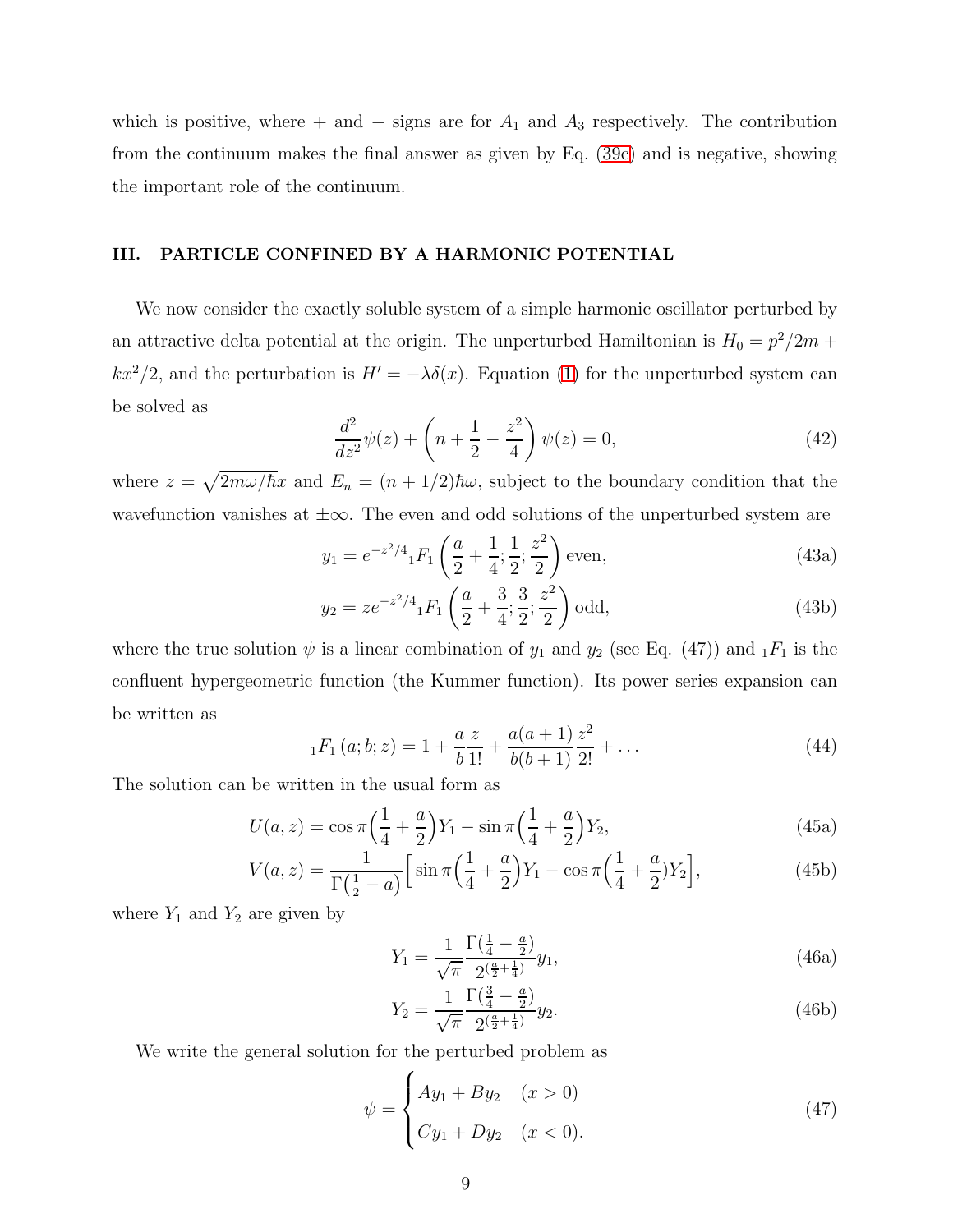These two forms of  $\psi$  must match at  $x = 0$ , giving  $A = C$ . The wavefunction must be either symmetric or antisymmetric. The antisymmetric functions remain unchanged even after introducing the delta potential. The symmetric functions must change and are expressed as

$$
\psi = \begin{cases} Ay_1 + By_2, \\ Ay_1 - By_2. \end{cases}
$$
 (48)

The discontinuity condition of the  $\delta$ -function at the origin gives  $B = -m\lambda \xi A/\hbar^2$ , where  $\xi = \sqrt{\hbar/2m\omega}$ , and the acceptable wavefunction takes the form

$$
\psi = A \Big[ y_1 - \frac{m\lambda \xi}{\hbar^2} y_2 \Big]. \tag{49}
$$

The boundary condition  $\psi \to 0$  as  $x \to \infty$  leads to

$$
y_1 - \frac{m\lambda\xi}{\hbar^2}y_2 = 0.\tag{50}
$$

If we compare this form with Eq. (45a), we find that  $U(a, x) \rightarrow 0$  as  $x \rightarrow \infty$  and thus we obtain

$$
\sqrt{2} \frac{\Gamma(\frac{3}{4} - \frac{a}{2})}{\Gamma(\frac{1}{4} - \frac{a}{2})} \tan\left(\frac{\pi}{4} + \frac{\pi a}{2}\right) = -\frac{m\lambda\xi}{\hbar^2}.
$$
\n<sup>(51)</sup>

We express a and n in terms of  $E_n$  and expand the latter in powers of  $\lambda$  and find

$$
E_n^{(0)} = (2n + \frac{1}{2})\hbar\omega,\tag{52a}
$$

$$
E_n^{(1)} = -\frac{1}{\sqrt{\pi}} \sqrt{\frac{m\omega}{\hbar}} \frac{\Gamma(n + \frac{1}{2})}{\Gamma(n + 1)},
$$
\n(52b)

$$
E_n^{(2)} = -\frac{m}{2\pi^2\hbar^2} \left[ \frac{\Gamma(n+\frac{1}{2})}{\Gamma(n+1)} \right]^2 \left[ \psi(n+1) - \psi(n+\frac{1}{2}) \right],\tag{52c}
$$

where

$$
\psi(n+1) = \frac{\Gamma'(n+1)}{\Gamma(n+1)},\tag{53a}
$$

$$
\psi(n + \frac{1}{2}) = \frac{\Gamma'(n + \frac{1}{2})}{\Gamma(n + \frac{1}{2})}.
$$
\n(53b)

On the other hand, if we substitute the values of the energy eigenvalues and eigenfunctions of the unperturbed Hamiltonian in Eq. (4), we can express  $E_n^{(2)}$  as

<span id="page-9-0"></span>
$$
E_n^{(2)} = \frac{1}{2\pi} \frac{m}{\hbar^2} \sum_{l \neq n} \left[ \frac{1}{2^{2(n+l)}} \frac{(2l)!(2n)!}{(l!)^2 (n!)^2} \frac{1}{(n-l)} \right].
$$
 (54)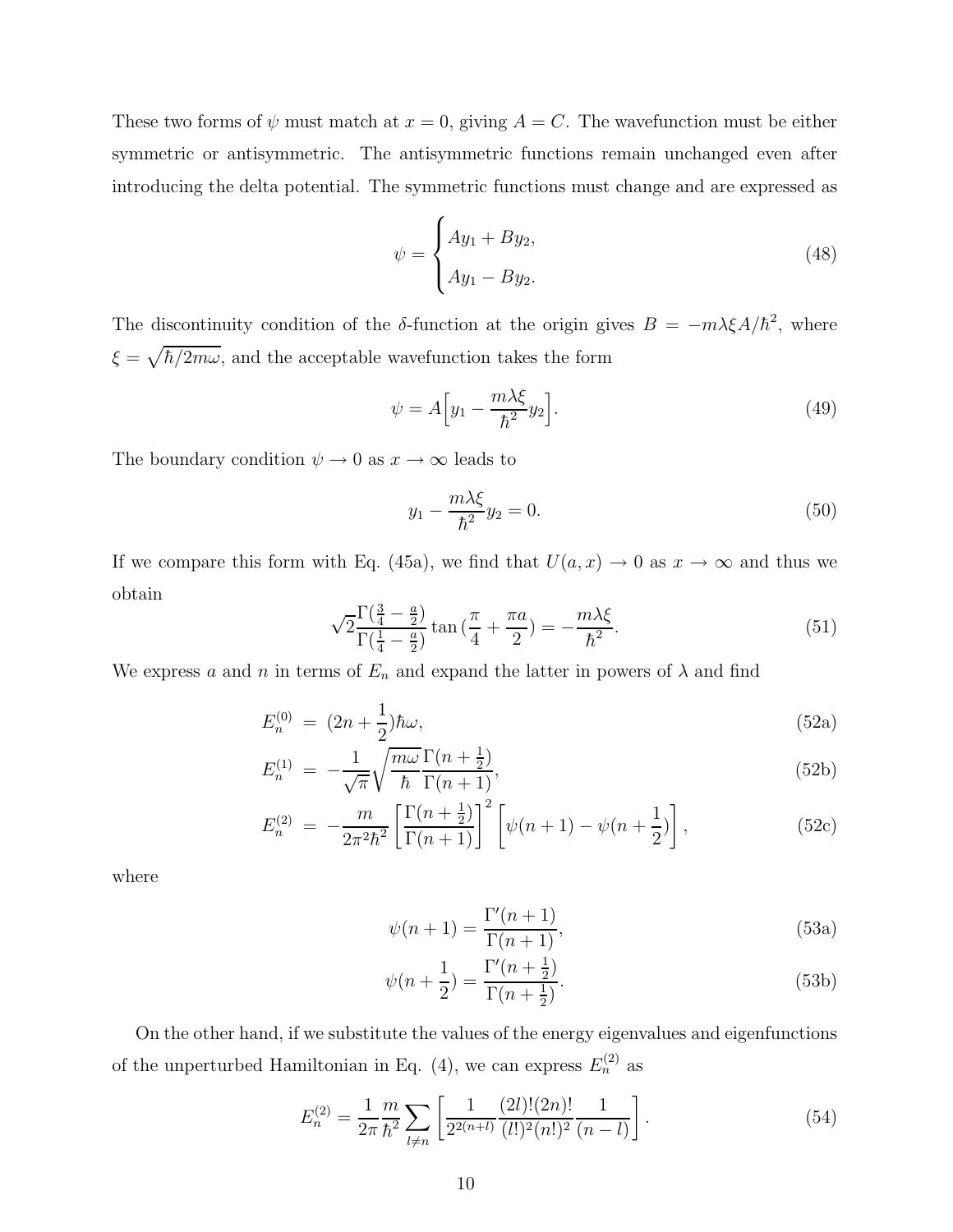From Eqs. [\(52c\)](#page-10-0) and [\(54\)](#page-9-0), we find

$$
\sum_{l \neq n} \left[ \frac{1}{2^{2(n+l)}} \frac{(2l)!(2n)!}{(l!)^2 (n!)^2} \frac{1}{(n-l)} \right] = -\frac{1}{\pi^2} \left[ \frac{\Gamma(n+\frac{1}{2})}{\Gamma(n+1)} \right]^2 \left[ \psi(n+1) - \psi(n+\frac{1}{2}) \right],\tag{55}
$$

which is a new series with a known sum at the right hand side and may be of mathematical interest.

We end this section with a brief look at the one-dimensional hydrogen atom. In this case we place the  $\delta$ -function potential at  $x = a$ , so that the Hamiltonian is

$$
H = -\frac{\hbar^2}{2m}\frac{d^2}{dx^2} - \frac{e^2}{|x|} - \lambda \delta(x - a).
$$
 (56)

The eigenvalue equation is with  $E = -\vert E \vert$ 

$$
\frac{d^2\psi}{d\rho^2} + \frac{2\alpha}{\rho}\psi + \lambda \sqrt{\frac{2m}{\hbar^2|E|}}\delta(\rho - ka)\psi = \psi,\tag{57}
$$

where  $\alpha = e^2 \sqrt{m/2\hbar^2 |E_0|} = e^2 m/\hbar^2 k$ . The wavefunction is continuous at  $\rho = ka$  and

$$
\frac{d\psi}{d\rho}\Big|_{+} - \frac{d\psi}{d\rho}\Big|_{-} = -\lambda \sqrt{\frac{2m}{\hbar^2|E|}}\psi\tag{58}
$$

at  $\rho = ka$ . For  $\rho < ka$ ,  $\psi$  is well behaved at the origin and vanishes at infinity. We have

$$
\psi = \begin{cases} A\rho e^{-\rho}M(1-\alpha,2,2\rho), & \rho < ka \\ \psi = B\rho e^{-\rho}U(1-\alpha,2,2\rho) & \rho > ka. \end{cases}
$$
(59)

Here

<span id="page-10-0"></span>
$$
M(a, b, z) = 1 + \frac{az}{b} + \frac{(a)_2 z^2}{(b)_2} + \dots,
$$
\n(60)

and

$$
U(1-\alpha, 2, 2\rho) = \lim_{\epsilon \to 0} U(1-\alpha, 2+\epsilon, 2\rho)
$$
\n(61a)

$$
= \lim_{\epsilon \to 0} \frac{\pi}{\sin \pi \epsilon} \left[ \frac{M(1 - \alpha, 2, 2\rho)}{\Gamma(-\alpha)} - \frac{1}{2\rho} \frac{M(-\alpha, -\epsilon, 2\rho)}{\Gamma(1 - \alpha)\Gamma(-\epsilon)} \right]
$$
(61b)

and  $(\beta)_n = \beta(\beta + 1)(\beta + 2) \cdots (\beta + n + 1)$ . We find the eigenvalue equation

$$
-M(1-\alpha, 2, 2ka)U'(1-\alpha, 2, 2ka) + M'(1-\alpha, 2, 2ka)U(1-\alpha, 2, 2ka)
$$

$$
= \frac{m\lambda}{\hbar^2 k}M(1-\alpha, 2, 2ka)U(1-\alpha, 2, 2ka). \tag{62}
$$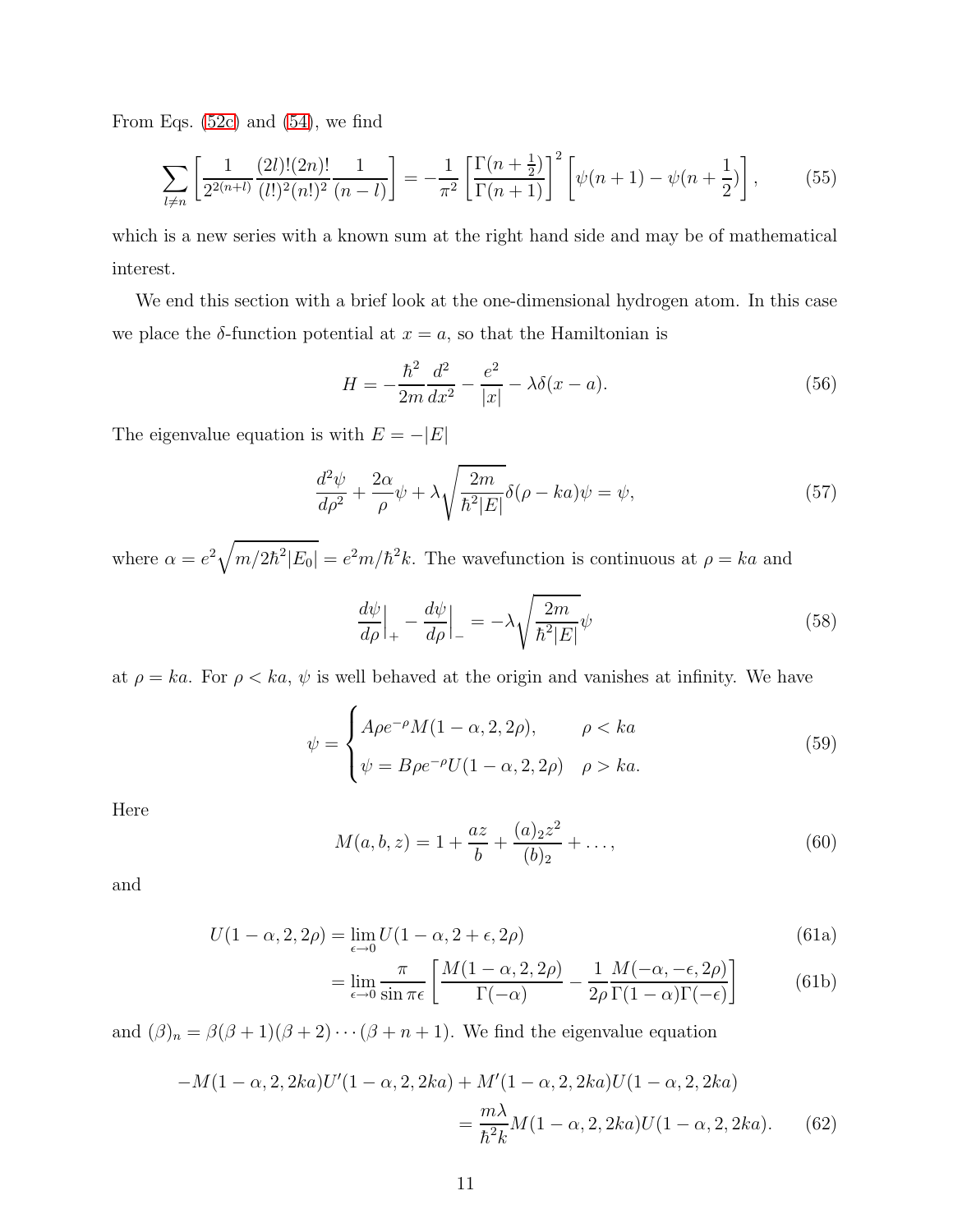Now we can proceed to find the second-order energy shift. Although it is not instructive to show more details, outlining the procedure for the hydrogen atom is useful because it is a prototype for problems in higher dimension. In such situations, if we want to perturb the exactly soluble model by a  $\delta$ -function, it is necessary to put the one dimensional  $\delta$ -function at some  $r > 0$  rather than at  $r = 0$ , where it has no influence.

#### IV. DISCUSSION

To obtain a feeling for the convergence properties of the series that we have found, we present some numerical results. We first consider Eq. [\(19\)](#page-4-2) and rewrite it in the form

<span id="page-11-0"></span>
$$
\sum_{l \neq n} \frac{1}{l^2 - n^2} = \frac{1}{4n^2} \qquad (l, n \text{ odd})
$$
\n(63)

Table [I](#page-17-0) shows how the sum on the left approaches  $1/4n^2$  in two sample cases, e.g. at  $n=1$ and  $n = 5$ , with increasing number of terms. We can generate other series of this sort by taking other values of  $p \neq \frac{1}{2}$  $\frac{1}{2}$  in Eq. [\(18\)](#page-4-1). It is also interesting to determine what happens to the sum in Eq.  $(63)$  if the restrictions on l and n are removed. We can easily find that such a series converges to  $-1/4n^2$ :

$$
\sum_{l=0(\neq n)}\frac{1}{l^2-n^2}=-\frac{1}{4n^2}\quad(n\neq 0).
$$
\n(64)

To verify, one may proceed as follows:

$$
\sum_{l=0(\neq n)} \frac{1}{l^2 - n^2} = \lim_{N \to \infty} \left( \sum_{l=0}^{n-1} \frac{1}{l^2 - n^2} + \sum_{l=n+1}^{N} \frac{1}{l^2 - n^2} \right)
$$
  
\n
$$
= \frac{1}{2n} \sum_{l=0}^{n-1} \left( \frac{1}{l-n} - \frac{1}{l+n} \right) + \frac{1}{2n} \lim_{N \to \infty} \sum_{l=n+1}^{N} \left( \frac{1}{l-n} - \frac{1}{l+n} \right)
$$
  
\n
$$
= -\frac{1}{2n} \sum_{j=1}^{n} \frac{1}{j} - \frac{1}{2n} \sum_{j=n}^{2n-1} \frac{1}{j} + \frac{1}{2n} \lim_{N \to \infty} \left( \sum_{j=1}^{N-n} \frac{1}{j} - \sum_{j=2n+1}^{N+n} \frac{1}{j} \right)
$$
  
\n
$$
= -\frac{1}{2n} \frac{1}{n} - \frac{1}{2n} \sum_{j=1}^{2n-1} \frac{1}{j} + \frac{1}{2n} \lim_{N \to \infty} \left( \sum_{j=1}^{N-n} \frac{1}{j} - \sum_{j=2n+1}^{N+n} \frac{1}{j} \right)
$$
  
\n
$$
= -\frac{1}{2n^2} + \frac{1}{4n^2} + \frac{1}{2n} \lim_{N \to \infty} \left( \sum_{j=1}^{N-n} \frac{1}{j} - \sum_{j=1}^{N+n} \frac{1}{j} \right)
$$
  
\n
$$
= -\frac{1}{4n^2},
$$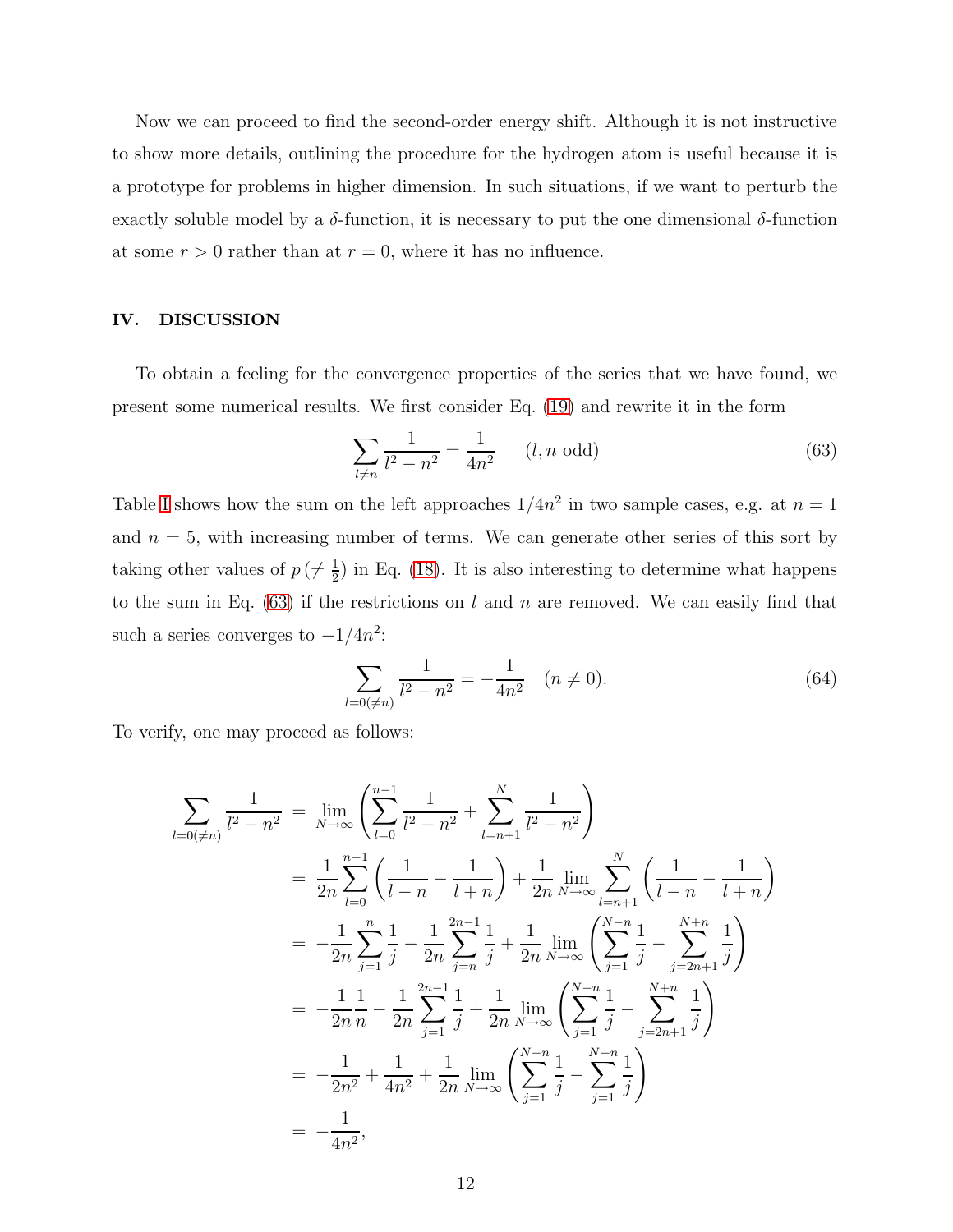as, at the limit  $N \to \infty$ ,  $N \pm n \approx N$ . Consequently, the terms within parentheses tend to zero.

We now turn our attention to Eq. [\(27\)](#page-5-0) which simplifies to the form

<span id="page-12-0"></span>
$$
\sum_{l \neq n} \frac{\sin l p \pi \sin \frac{l \pi x}{L}}{(l^2 - n^2)} = \frac{1}{4n^2} \sin n p \pi \cos 4n p \pi \sin \frac{n \pi x}{L} - \frac{\pi x}{2nL} \sin n p \pi \cos \frac{n \pi x}{L},\qquad(65)
$$

where l and n are odd integers,  $0 \le p \le 1$  and  $0 \le x \le pL$ . Unlike Eq. [\(18\)](#page-4-1), there is an additional variable  $x$  so that we can find many interesting infinite series with closed form answers. For example, we consider  $p = 1/2$ ,  $x = L/4$ , and  $n = 1$  in Eq. [\(65\)](#page-12-0) that yields

<span id="page-12-2"></span>
$$
\frac{1}{3^2 - 1} + \frac{1}{5^2 - 1} - \frac{1}{7^2 - 1} - \frac{1}{9^2 - 1} + \frac{1}{11^2 - 1} + \frac{1}{13^2 - 1} + \dots = \frac{\pi - 2}{8}.
$$
 (66)

If we group terms that are adjacent and have the same sign, we obtain

<span id="page-12-1"></span>
$$
\sum_{k=1}^{\infty} \frac{-1^{k+1}}{4k} \left( \frac{1}{4k-2} + \frac{1}{4k+2} \right) = \frac{\pi - 2}{8},\tag{67}
$$

with no restriction on  $k$ . This series is interesting because it shows a sawtooth convergence. Alternate partial sums provide upper and lower bounds, which become gradually closer. For such series, it is well known that averaging two adjacent terms leads to better convergence. Table [II](#page-17-1) shows some results for  $\pi$  with a small number of terms in Eq. [\(67\)](#page-12-1). We denote the sums by  $S(j)$  and construct  $\overline{S(j)} = \frac{[S(j) + S(j-1)]}{2}$  to see how the average sum approaches better the desired value. By increasing the number of terms in Eq. [\(67\)](#page-12-1), we can obtain very good estimates of  $\pi$  as shown in Table [III.](#page-18-0) Note that the series [\(66\)](#page-12-2) or [\(67\)](#page-12-1) is not commonly used to estimate  $\pi$ . The well known Gregory-Leibniz series converges very slowly<sup>[24](#page-16-0)</sup>. Many other series for  $\pi$  are available with varying convergence properties (see, for example, Ref. [24\)](#page-16-0). Series (67) may be a useful addition to such a list.

We note finally that the infinite sums in Eqs. [\(18\)](#page-4-1) and [\(67\)](#page-12-1) for specific values of the parameters such as p and n or the variable x, have a common property: They have the same asymptotic behavior as the series [\(19\)](#page-4-2). Hence, we can be sure about their convergence, in view of Eq.  $(20)$ .

#### V. CONCLUSION

Exactly soluble potentials remain exactly soluble when we add a  $\delta$ -function or a set of  $\delta$ -functions (see Problem 3 in Sec. VI for an example). In the three cases we studied, the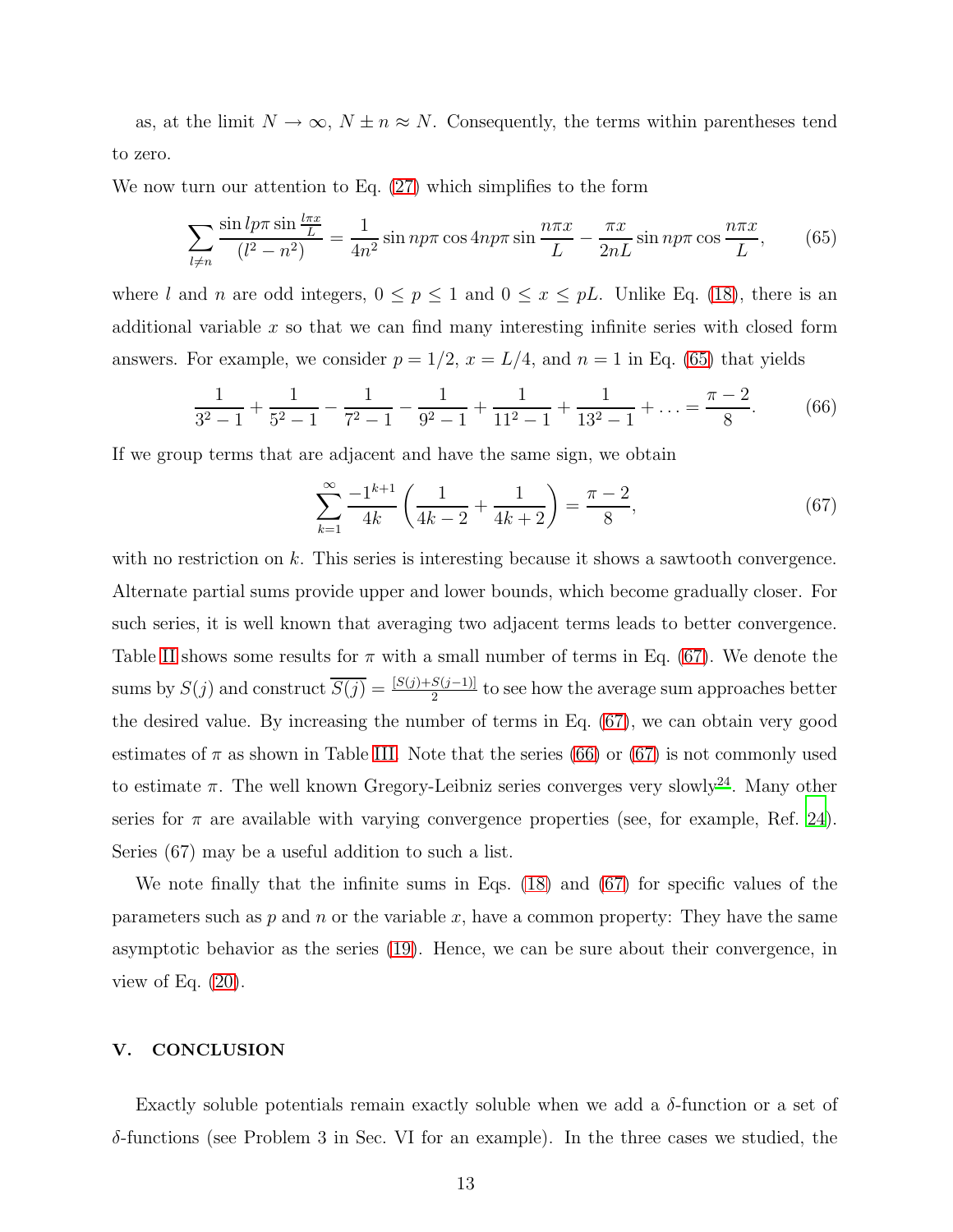problem can be solved in two different ways. An exact solution can be obtained by joining the piecewise exact results for the wavefunction at the  $\delta$ -discontinuities. Or we can use perturbation theory in the strength of the  $\delta$ -function to solve the problem to any desired order. Because the second-order perturbation theory result is usually in the form of an infinite series, we can use the exact solutions to determine the sums of such series, and exhibit their convergence properties. We can consider other exactly soluble potentials as well.<sup>[22](#page-15-14)</sup> New infinite sums with known closed form answers may be found. Recently, an alternative scheme has been put forward using Green's function techniques.[23](#page-15-15)

By choosing appropriate examples, we can sometimes get insight into physics of certain problems that are not usually considered. The role of the continuum in the second order shift for the finite well is a case in point. In Problem 1 we explore the effect of a single attractive  $\delta$ -function. We have seen that below a critical length, the bound state of the δ-function disappears. Two attractive δ-functions can be used to set up a toy model for the hydrogen molecular ion. Placing walls in this case on the two sides allows us to study the effect of confinement on the binding of a molecule. We can imagine carrying this further and placing a periodic array of  $\delta$ -functions interrupted on each side by a wall. The resulting violation of Bloch's theorem would make an interesting study.

# VI. SUGGESTED PROBLEMS

*Problem 1.* In Sec. II we considered only the positive eigenenergies for the  $\delta$ -function potential in a box. The attractive  $\delta$ -function by itself will have a negative energy bound state. In this problem we explore what happens when the  $\delta$ -function is placed in a box. Consider a  $\delta$ -function at the center of a box of width 2L. Repeat the calculation of Sec. II, but for a negative energy bound state and show that for a  $\delta$ -function of strength  $\lambda$ , the negative energy bound state will disappear if L is smaller than  $L_c = \hbar^2 / m \lambda$ .

Problem 2. Consider the perturbation of a particle confined in a one-dimensional box of length L by an attractive  $\delta$ -function potentials at  $x = pL$  with  $0 < p < 1$ . The wavefunction is given as

$$
\psi(x) = \begin{cases} A \sin kx & (0 \le x \le pL) \\ A \frac{\sin kpL}{\sin k(1-p)L} \sin k(L-x) & (pL \le x \le L), \end{cases}
$$
(68)

where A is a normalization constant. Explore the wavefunction in the region  $pL \leq x \leq L$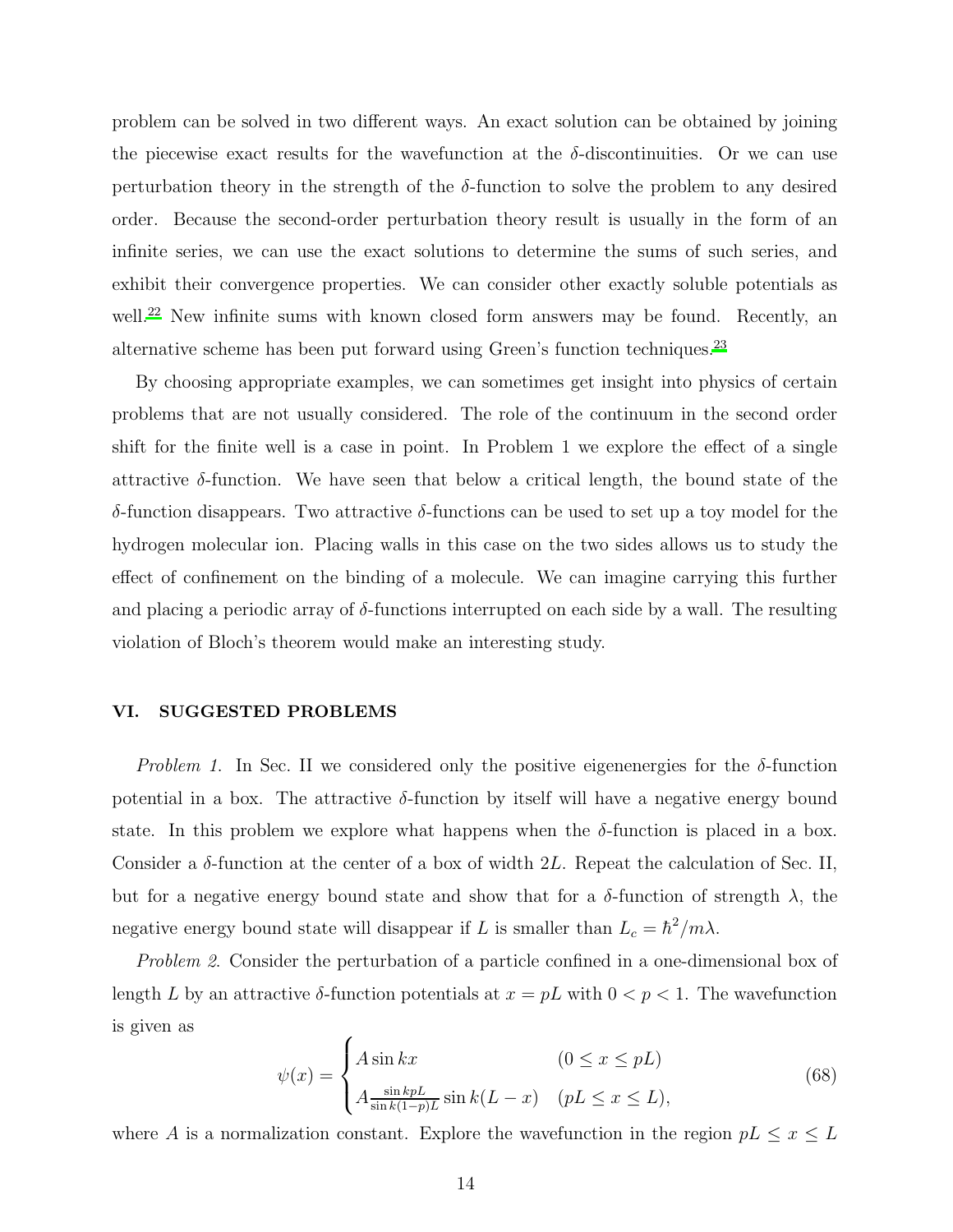to obtain the first order correction to wavefunction. Also derive the same from perturbation theory and show that this leads to an interesting sum rule. Is the series convergent?

Problem 3. Consider a particle confined to a one-dimensional box of length L perturbed by two attractive  $\delta$ -function potentials at  $x = pL$  and  $x = qL$  with  $0 < p < 1$  and  $0 < q < 1$ . (a) Find the second order energy shift and show that it is always negative when  $p = \frac{1}{4}$ 4 and  $q=\frac{3}{4}$  $\frac{3}{4}$ . (b) Do the same using Rayleigh-Schrödinger perturbation theory and compare the result with the above. Does this series converge? (c) Find the first order correction to the wavefunction and show how this correction gives three important sum rules which are convergent.

Problem 4. Consider a simple harmonic oscillator and perturb it by an attractive delta potential at the origin. Use perturbation theory to find the first order correction to the wavefunction and show that this correction leads to another sum rule.

### Acknowledgments

We are thankful to an anonymous referee for many constructive suggestions. NB would like to thank the Council of Scientific and Industrial Research, India for a research fellowship.

- <span id="page-14-2"></span><sup>2</sup> J. O. Hirschfelder, W. Byers-Brown, and S. T. Epstein, "Recent developments in perturbation theory," Adv. Quantum Chem. 1, 255–374 (1964).
- <span id="page-14-3"></span><sup>3</sup> C. H. Wilcox, Perturbation Theory and its Applications in Quantum Mechanics (John Wiley & Sons, NY, 1966).
- <span id="page-14-4"></span><sup>4</sup> M. Reed and B. Simon, *Methods of Modern Mathematical Physics* (Academic Press, New York, 1978), Vol. 4.
- <span id="page-14-5"></span><sup>5</sup> D. J. Griffiths, Introduction to Quantum Mechanics (Pearson, Singapore, 2006), 2nd ed.
- <span id="page-14-6"></span><sup>6</sup> B. H. Bradsten and C. J. Joachain, Quantum Mechanics (Pearson, Singapore, 2004), 2nd ed.
- <span id="page-14-7"></span><sup>7</sup> C. K. Au, C. K. Chow, and C. S. Chu, "A new efficient method for calculating perturbative

<span id="page-14-0"></span><sup>∗</sup> Electronic address: [tpjkb@iacs.res.in](mailto:tpjkb@iacs.res.in)

<span id="page-14-1"></span><sup>&</sup>lt;sup>1</sup> A. Dalgarno, "Stationary perturbation theory," in *Quantum theory*, edited by D. R Bates (Academic Press, New York, 1961), Vol. I, pp. 171–209.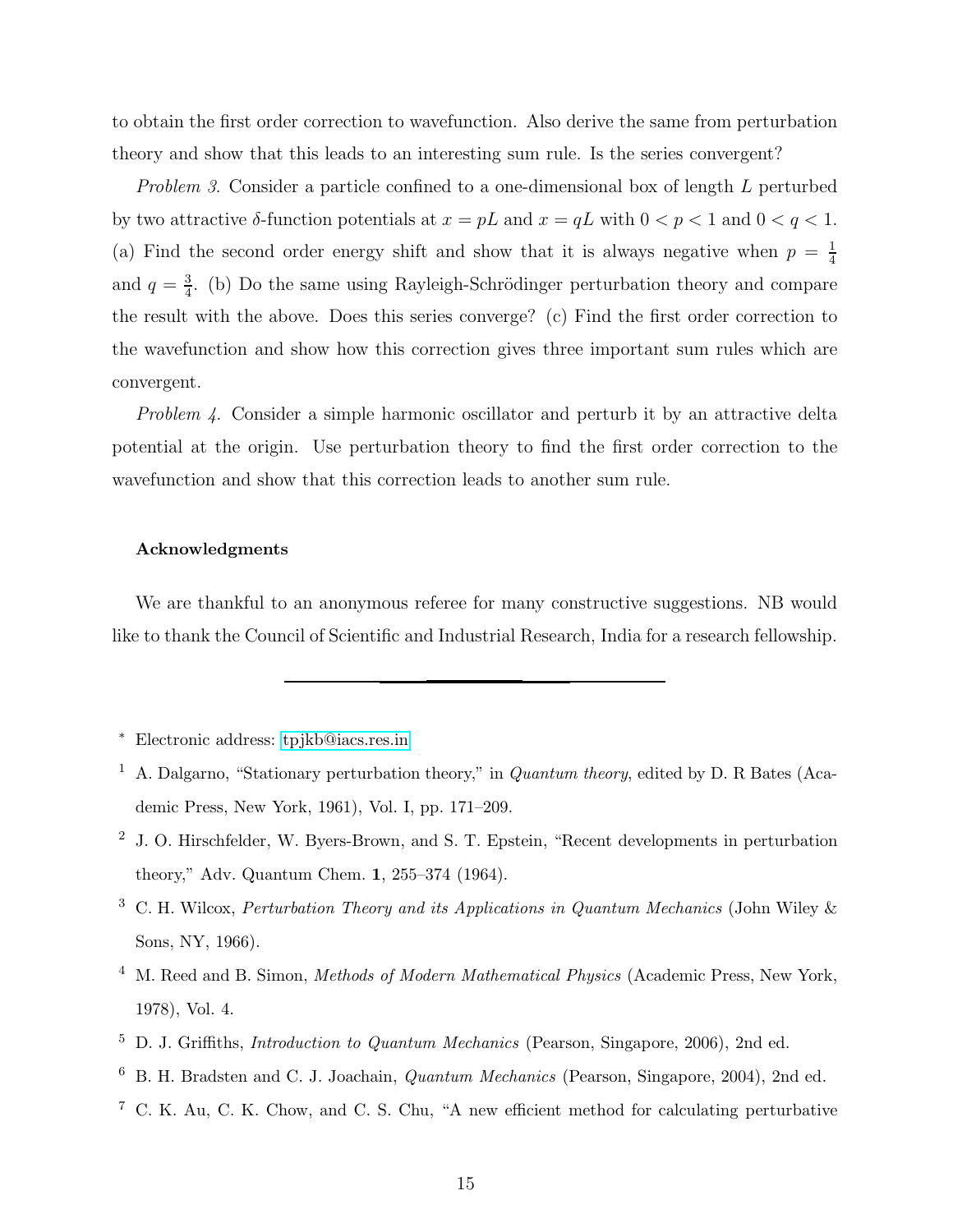energies using functions which are not square integrable: Regularization and justification," J. Phys. A 30, 4133–4136 (1997).

- <span id="page-15-0"></span><sup>8</sup> W. Scherer "Quantum averaging II. Kolmogorov's algorithm," J. Phys. A 30, 2825–2851 (1997).
- <span id="page-15-1"></span><sup>9</sup> W. Hai, M. Feng, X. Zhu, L. Shi, K. Gao, X. Fang, and G. Chong, "Numerical instability in Rayleigh-Schrodinger quantum mechanics," J. Phys. A 34, L79–L87 (2001).
- <span id="page-15-2"></span> $10$  J. P. Killingbeck and G. Jolicard, "The Bloch wave operator: Generalization and application: Part I. The time-independent case," J. Phys. A 36, R105–R180 (2003).
- <span id="page-15-3"></span><sup>11</sup> F. Cooper, A. Khare, and U. Sukhatme, *Supersymmetry in Quantum Mechanics* (World Scientific, Singapore, 2001).
- <span id="page-15-4"></span><sup>12</sup> B. Simon, "Coupling constant analyticity for the anharmonic oscillator," Ann. Phys. (NY)  $58$ , 76–136 (1970).
- <span id="page-15-5"></span><sup>13</sup> A large number of references in these fields can be found in I. R. Lapidus, "Relativistic onedimensional hydrogen atom", Am. J. Phys. **51**, 1036–1038 (1983); "Bound states and scattering from a one-dimensional hydrogen atom at a boundary" ibid., 51, 1137–1139 (1983).
- <span id="page-15-6"></span><sup>14</sup> I. R. Lapidus, "Particle in a square well with a  $\delta$ -function perturbation," Am. J. Phys. **55**, 172–174 (1987).
- <span id="page-15-7"></span><sup>15</sup> L. I. Schiff, Quantum Mechanics (McGraw-Hill, New York, 1968), 3rd ed.
- <span id="page-15-8"></span><sup>16</sup> L. D. Landau and E. M. Lifshitz, *Quantum Mechanics, Non-relativistic Theory* (Butterworth-Heinemann 2005), 3rd ed.
- <span id="page-15-9"></span><sup>17</sup> D. Kiang, "Contribution of the continuum in perturbation theory," Am. J. Phys. 45, 308–309 (1977) and references therein.
- <span id="page-15-10"></span><sup>18</sup> M. Coronado, N. Dominguez, J. Flores, and C. de la Portilla, "Effect of the continuum states in second-order perturbation theory: An example," Am. J. Phys. 50, 27–29(1982).
- <span id="page-15-11"></span><sup>19</sup> V. Urumov and G. J. Ivanovski, "The role of continuum states in perturbation theory," Am. J. Phys. 51, 950–952 (1983).
- <span id="page-15-12"></span><sup>20</sup> E. Merzbacher, *Quantum Mechanics* (John Wiley & Sons, Singapore 2004), 3rd ed.
- <span id="page-15-13"></span> $21$  O. F. de Alcantara Bonfim and D. J. Griffiths, "Exact and approximate energy spectrum for the finite square well and related potentials," Am. J. Phys 74, 43–48 (2005).
- <span id="page-15-14"></span><sup>22</sup> J. N. Pronchik and B. W. Williams, "Exactly solvable quantum mechanical potentials: An alternative approach," J. Chem. Educ. 80, 918-926 (2003).
- <span id="page-15-15"></span><sup>23</sup> C. V. Sukumar, "Sum rules for confining potentials," arXiv: [quant-ph/0611066,](http://arXiv.org/abs/quant-ph/0611066) November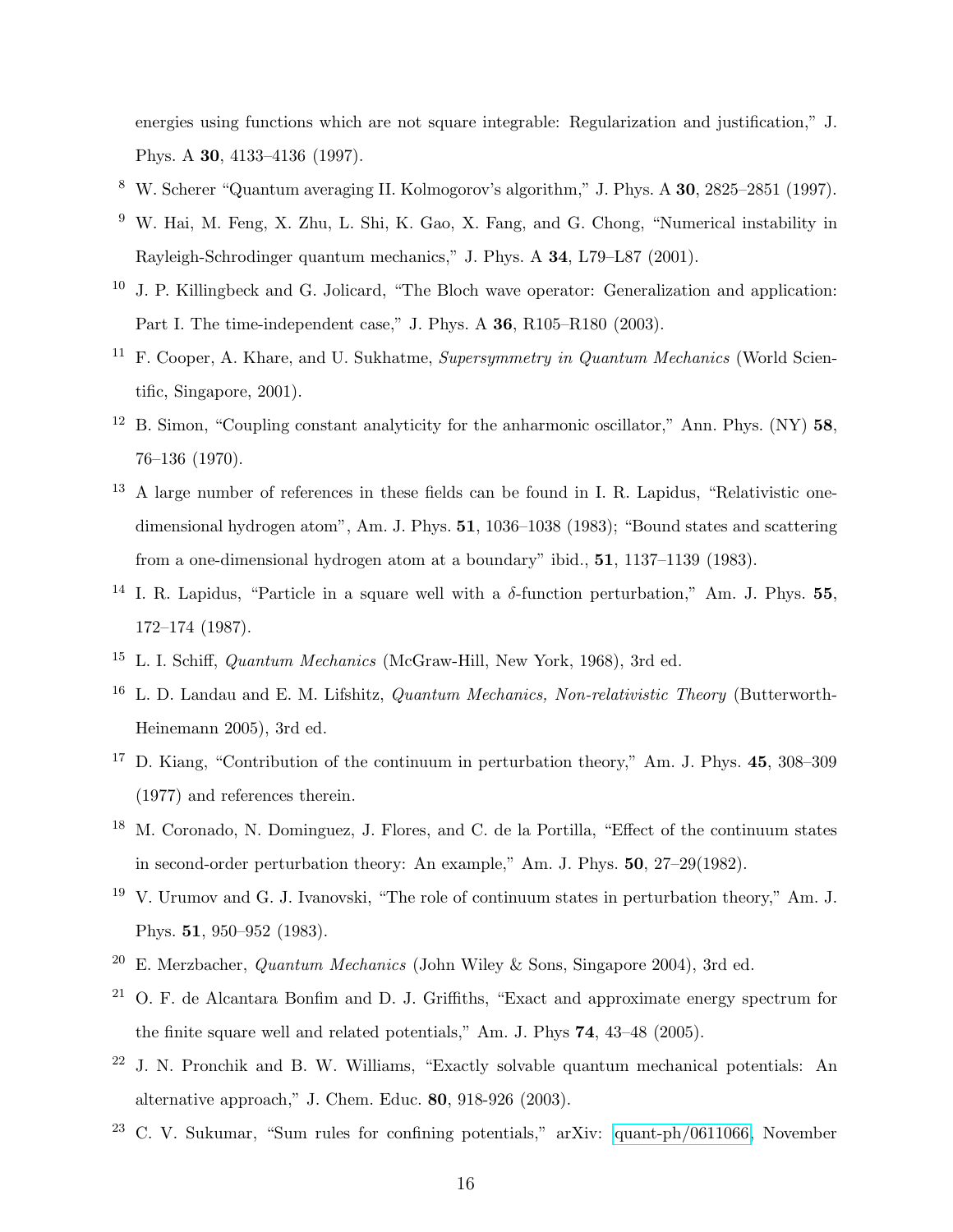(2006).

<span id="page-16-0"></span> $^{24}$  See for example,  $\langle \texttt{mathworld.wolfram.com}\rangle.$  $\langle \texttt{mathworld.wolfram.com}\rangle.$  $\langle \texttt{mathworld.wolfram.com}\rangle.$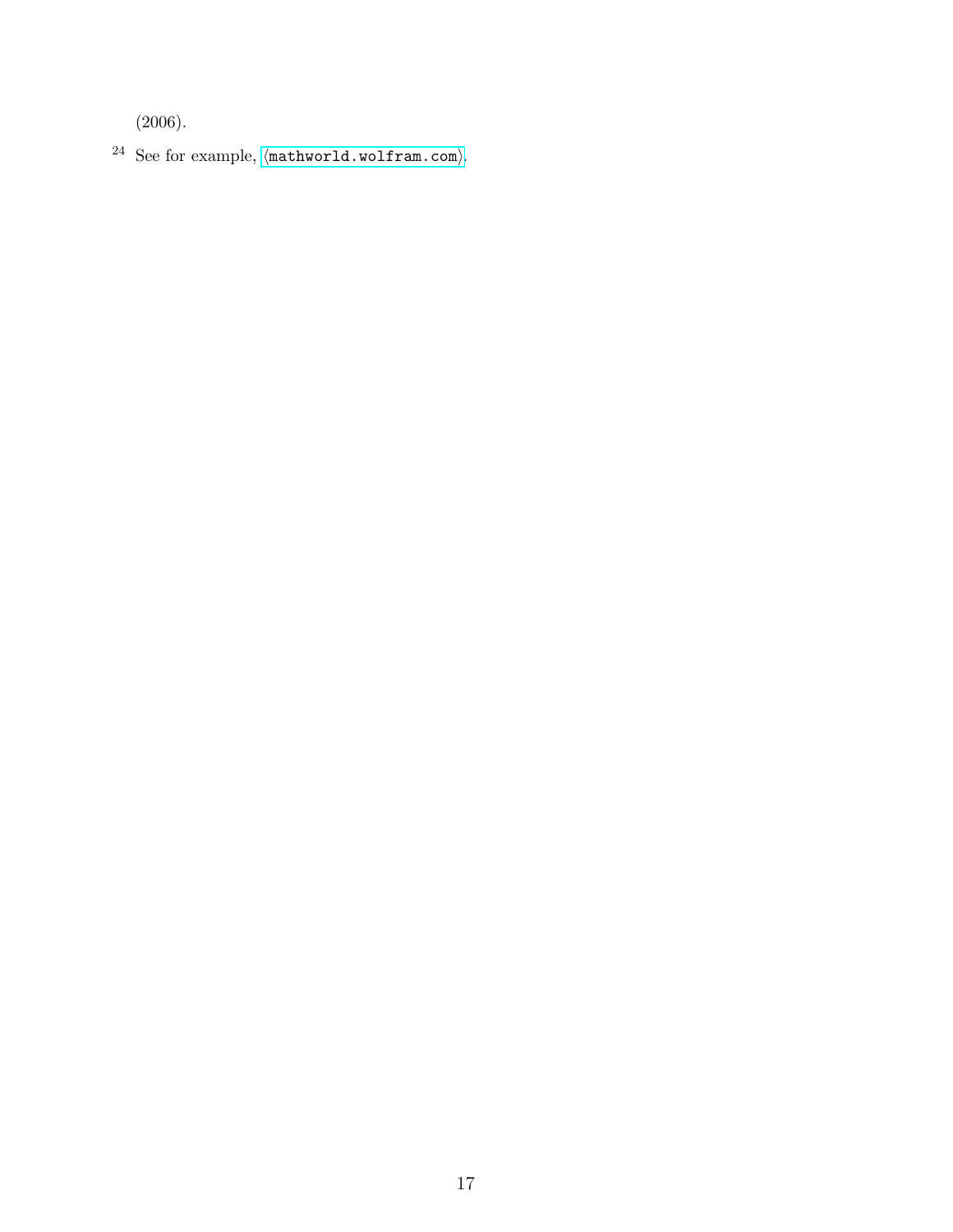| l'ables |
|---------|
|---------|

|         | No. of terms Results for $n = 1$ Results for $n = 5$ |           |
|---------|------------------------------------------------------|-----------|
| 10      | 0.2273                                               | $-0.013$  |
| 50      | 0.2451                                               | 0.0051    |
| 100     | 0.2475                                               | 0.0075    |
| 1000    | 0.2498                                               | 0.00975   |
| 10 000  | 0.249975                                             | 0.009975  |
| 100 000 | 0.2499975                                            | 0.0099975 |

<span id="page-17-0"></span>TABLE I: Convergence study of Eq. (63) in two sample cases

|                |        | No. of terms Results for $\pi$ Average estimate |
|----------------|--------|-------------------------------------------------|
| $[j]$          | [S(j)] | $\overline{[S(j)]}$                             |
| $\mathbf{1}$   | 3.33   |                                                 |
| $\overline{2}$ | 3.07   | 3.20                                            |
| 3              | 3.18   |                                                 |
| $\overline{4}$ | 3.12   | 3.149                                           |
| $\bf 5$        | 3.16   |                                                 |
| $\sqrt{6}$     | 3.13   | 3.144                                           |
| 7              | 3.15   |                                                 |
| 8              | 3.13   | 3.143                                           |
| 9              | 3.147  |                                                 |
| 10             | 3.137  | 3.142                                           |
| 19             | 3.1429 |                                                 |
| 20             | 3.1404 | 3.1417                                          |

<span id="page-17-1"></span>TABLE II: Convergence study of Eq. (67) for estimates of  $\pi$